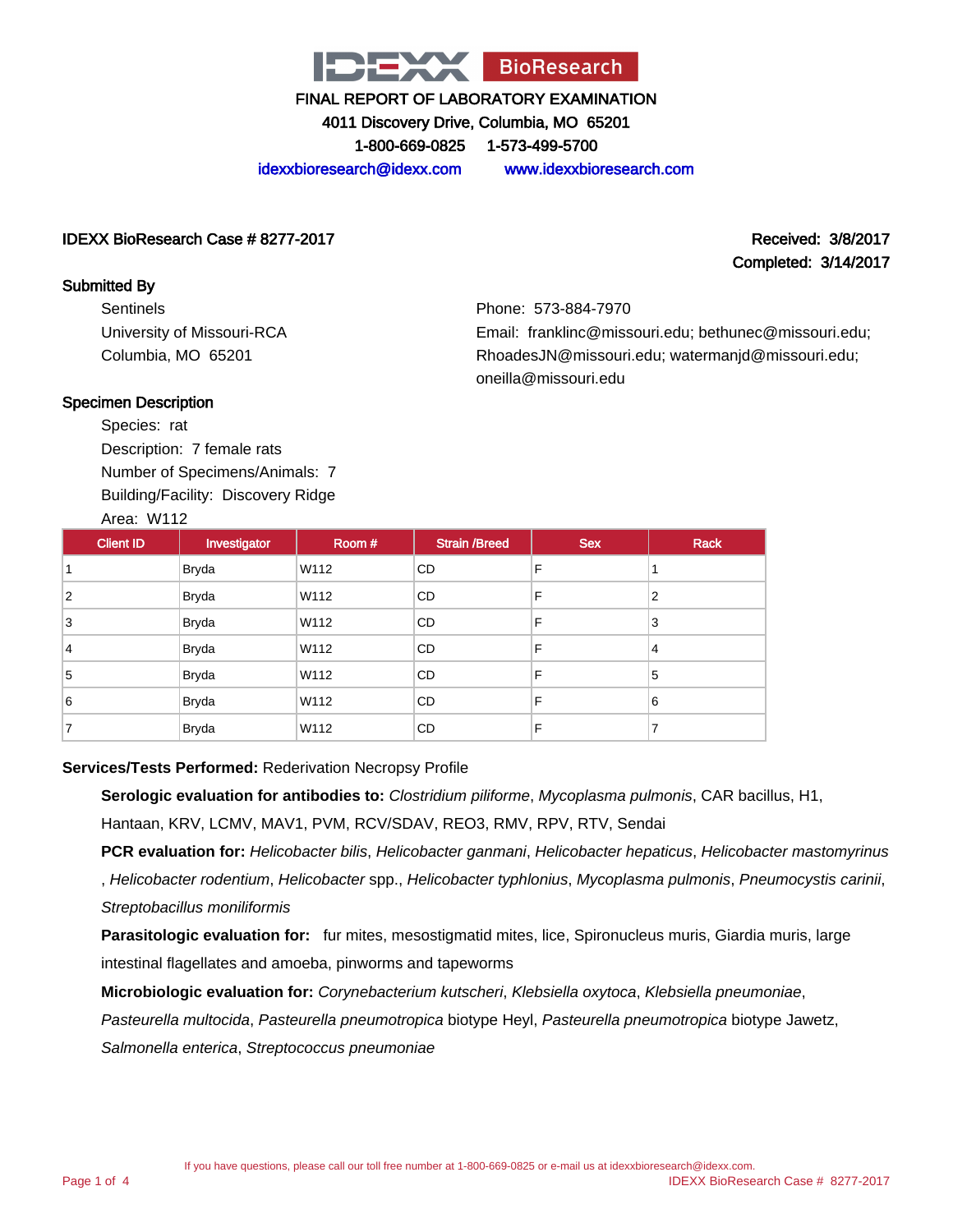**General Comments:** AO;Quarterly Sentinel testing for 12/2016 animals.

**Summary:** All test results were negative. Please see the report for details.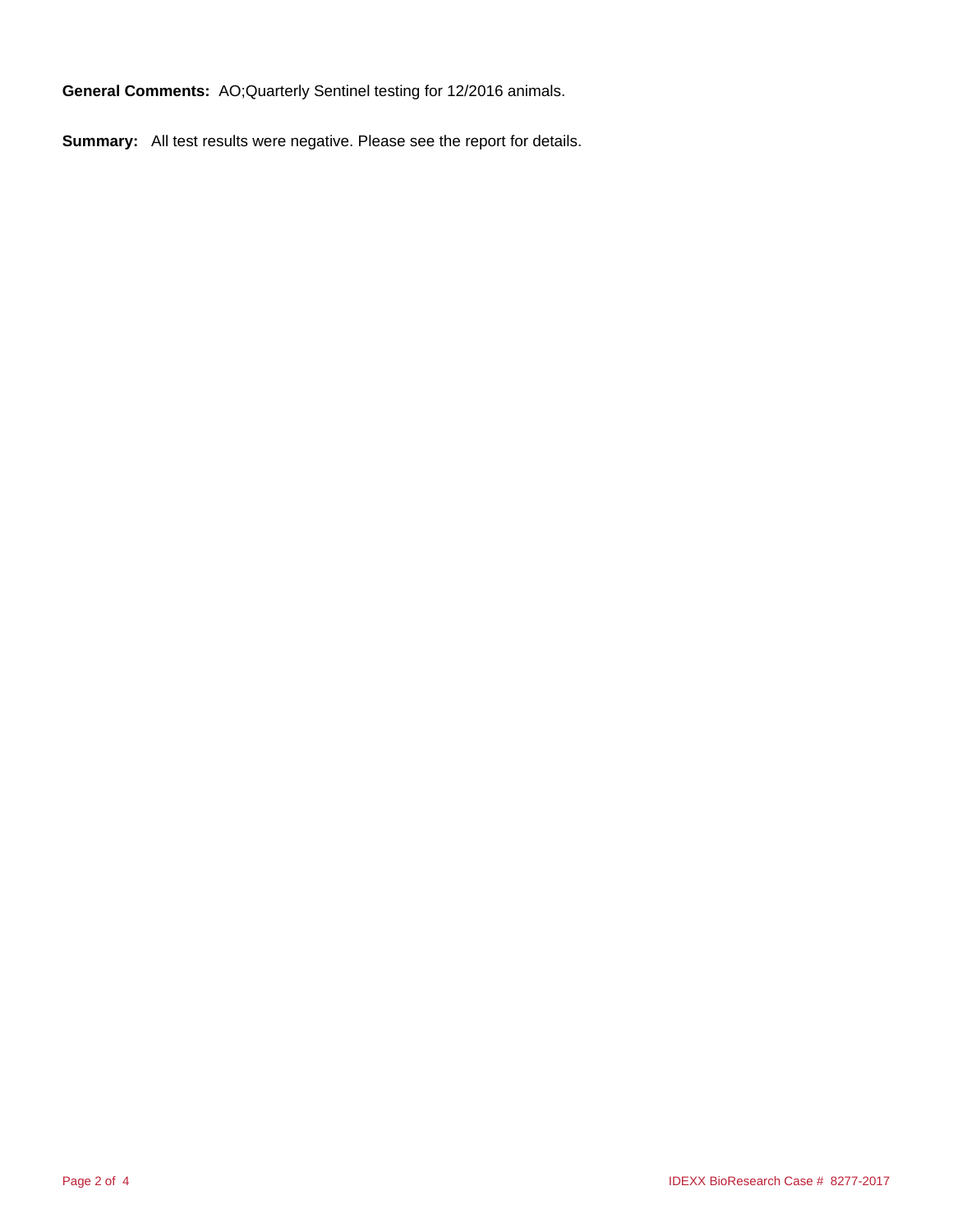# **NECROPSY**

No gross lesions were detected in any of the body systems and organs examined.

# SEROLOGY SUMMARY

|                              | $\overline{1}$ | $\overline{2}$               | $\overline{3}$ | $\overline{\mathbf{4}}$ | $\overline{5}$ | $\bf 6$                  | $\mathbf{7}$   |
|------------------------------|----------------|------------------------------|----------------|-------------------------|----------------|--------------------------|----------------|
| <b>CAR bacillus</b>          | $\blacksquare$ | $\blacksquare$               | $\blacksquare$ | $\blacksquare$          | ۰              | $\blacksquare$           | $\blacksquare$ |
| <b>Hantaan</b>               | ۰              | ۰                            | $\blacksquare$ | ٠                       | ۰              | ٠                        |                |
| <b>LCMV</b>                  | ٠              | $\blacksquare$               | $\blacksquare$ |                         | $\blacksquare$ | ٠                        |                |
| Mycoplasma pulmonis          | $\blacksquare$ | $\blacksquare$               | $\blacksquare$ |                         | $\blacksquare$ | ۰                        |                |
| MAV <sub>1</sub>             | ۰              | $\blacksquare$               | $\blacksquare$ |                         | ۰              | ٠                        |                |
| <b>RPV</b>                   | $\blacksquare$ | -                            | $\blacksquare$ | $\blacksquare$          |                | $\overline{\phantom{a}}$ | ٠              |
| <b>RMV</b>                   | $\blacksquare$ | $\blacksquare$               | $\blacksquare$ |                         | ٠              |                          |                |
| <b>KRV</b>                   | $\blacksquare$ | $\blacksquare$               | $\blacksquare$ |                         | ۰              | ٠                        |                |
| <b>H1</b>                    |                | $\qquad \qquad \blacksquare$ | $\blacksquare$ |                         | $\blacksquare$ | $\blacksquare$           |                |
| <b>PVM</b>                   | $\blacksquare$ | $\blacksquare$               | $\blacksquare$ |                         | ۰              |                          |                |
| <b>RCV/SDAV</b>              | ٠              | ۰                            | $\blacksquare$ | $\blacksquare$          | ٠              | ٠                        | ٠              |
| REO <sub>3</sub>             | ٠              | $\blacksquare$               | $\sim$         | ٠                       | $\blacksquare$ | ۰                        |                |
| <b>RTV</b>                   | $\blacksquare$ | $\blacksquare$               | $\blacksquare$ |                         | ۰.             | ٠                        |                |
| <b>Sendai</b>                | $\blacksquare$ | $\blacksquare$               | ٠              |                         | ۰.             | $\blacksquare$           |                |
| <b>Clostridium piliforme</b> | ٠              | $\blacksquare$               | $\blacksquare$ |                         | $\blacksquare$ |                          |                |
| Rat IgG                      | $\mathsf{N}$   | ${\sf N}$                    | $\mathsf{N}$   | N                       | ${\sf N}$      | ${\sf N}$                | $\mathsf{N}$   |

Legend: + = positive - = negative blank = test not performed EQ = equivocal HE = hemolysis precluded testing I = insufficient W = weak positive WB = Western Blot confirmatory analysis pending NS = non-specific reactivity N = normal IgG L = less than normal IgG

# PCR EVALUATION

| feces                     |  |  | Ð | ⌒ |  |
|---------------------------|--|--|---|---|--|
| Helicobacter spp.         |  |  |   |   |  |
| Helicobacter bilis        |  |  |   |   |  |
| Helicobacter ganmani      |  |  |   |   |  |
| Helicobacter hepaticus    |  |  |   |   |  |
| Helicobacter mastomyrinus |  |  |   |   |  |
| Helicobacter rodentium    |  |  |   |   |  |
| Helicobacter typhlonius   |  |  |   |   |  |

| I luna               |  |  |  |  |
|----------------------|--|--|--|--|
| Pneumocystis carinii |  |  |  |  |

| oral swab                    |              |  |  |  |
|------------------------------|--------------|--|--|--|
| Mycoplasma pulmonis          | $\mathbf{r}$ |  |  |  |
| Streptobacillus moniliformis |              |  |  |  |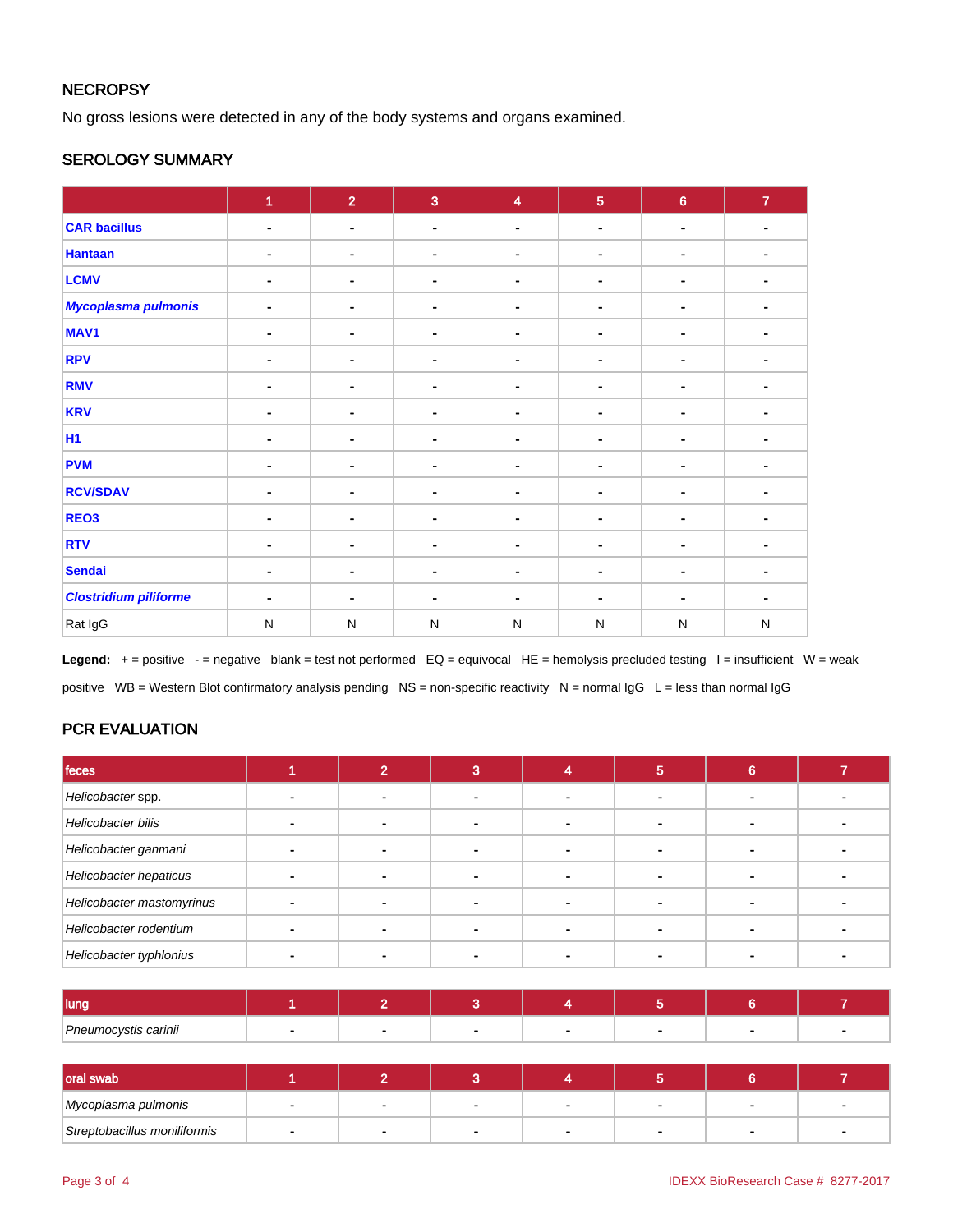Legend: + = positive - = negative id:id = pooled sample range id+id+id = non-range pooled sample NT or blank = no test performed wps = weak positive

# PARASITOLOGY

| parasites |  |  |  |  |
|-----------|--|--|--|--|

## **MICROBIOLOGY**

Specimen/Source: cecum

| <b>Isolate</b>        |        |                |   |  |                          |   |
|-----------------------|--------|----------------|---|--|--------------------------|---|
| Klebsiella oxytoca    |        |                |   |  |                          |   |
| Klebsiella pneumoniae | $\sim$ | $\blacksquare$ | - |  | $\overline{\phantom{a}}$ | - |
| Salmonella enterica   |        | $\blacksquare$ |   |  | -                        |   |

#### Specimen/Source: nasopharynx

| <b>Isolate</b>                              | $\mathbf{\Omega}$ | 3 | 5 | 6 |  |
|---------------------------------------------|-------------------|---|---|---|--|
| Corynebacterium kutscheri                   |                   |   |   |   |  |
| Pasteurella multocida                       |                   |   |   |   |  |
| Pasteurella pneumotropica<br>biotype Heyl   |                   |   |   |   |  |
| Pasteurella pneumotropica<br>biotype Jawetz |                   |   |   |   |  |
| Streptococcus pneumoniae                    |                   |   |   |   |  |

Legend:  $+$  = agent recovered  $-$  = agent not recovered blank = test not performed  $n$  = no growth  $X$  = Preliminary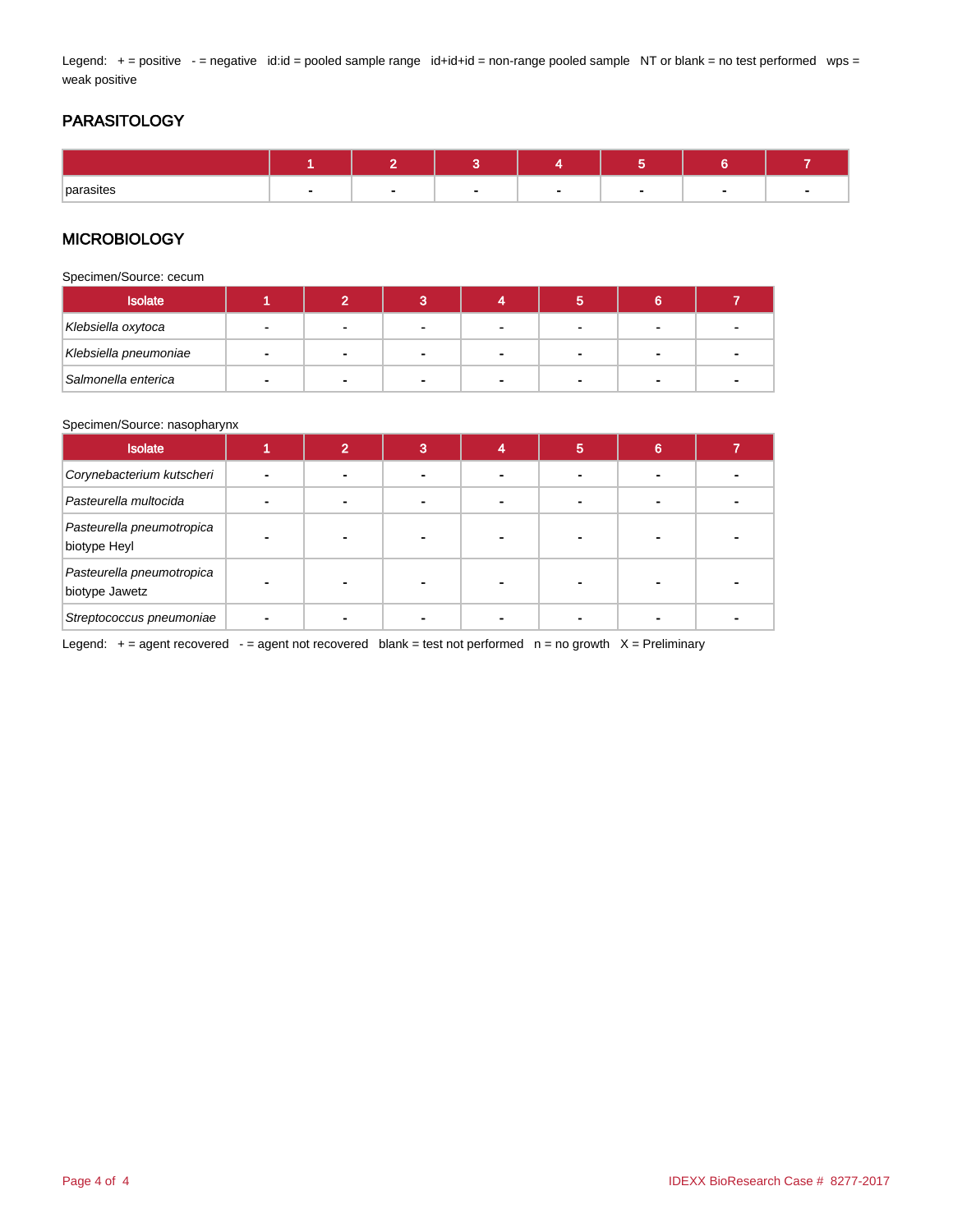

4011 Discovery Drive, Columbia, MO 65201

1-800-669-0825 1-573-499-5700

idexxbioresearch@idexx.com www.idexxbioresearch.com

IDEXX BioResearch Case # 8277-2017 Received: 3/8/2017

Completed: 3/14/2017

# SEROLOGY DETAILS

|                                              | <b>Baseline</b> | 1              | $\overline{2}$               | $\mathbf{3}$                 | 4                            | $\overline{5}$               | $6\phantom{1}6$              | $\boldsymbol{7}$             |  |
|----------------------------------------------|-----------------|----------------|------------------------------|------------------------------|------------------------------|------------------------------|------------------------------|------------------------------|--|
| <b>CAR bacillus</b>                          |                 |                |                              |                              |                              |                              |                              |                              |  |
| CAR bacillus purified bacteria   MFI > 3.750 |                 | $\blacksquare$ | $\qquad \qquad \blacksquare$ | $\qquad \qquad \blacksquare$ | $\blacksquare$               | $\qquad \qquad \blacksquare$ | $\blacksquare$               |                              |  |
| <b>Hantaan</b>                               |                 |                |                              |                              |                              |                              |                              |                              |  |
| Hantaan NP                                   | MFI > 4.000     | $\blacksquare$ | $\blacksquare$               | $\blacksquare$               | $\blacksquare$               | $\blacksquare$               | $\blacksquare$               | ۰                            |  |
| <b>LCMV</b>                                  |                 |                |                              |                              |                              |                              |                              |                              |  |
| <b>LCMV</b> recombinant                      | MFI > 3.000     | $\blacksquare$ | $\qquad \qquad \blacksquare$ | $\qquad \qquad \blacksquare$ | $\overline{\phantom{a}}$     | $\qquad \qquad \blacksquare$ | $\qquad \qquad \blacksquare$ | $\qquad \qquad \blacksquare$ |  |
| <b>Mycoplasma pulmonis</b>                   |                 |                |                              |                              |                              |                              |                              |                              |  |
| M. pulmonis purified bacteria                | MFI > 2.250     | $\blacksquare$ | $\qquad \qquad \blacksquare$ | $\qquad \qquad \blacksquare$ | $\qquad \qquad \blacksquare$ | $\qquad \qquad \blacksquare$ | $\blacksquare$               | ٠                            |  |
| MAV1                                         |                 |                |                              |                              |                              |                              |                              |                              |  |
| MAV1 purified virus                          | MFI > 3.750     | $\blacksquare$ | $\blacksquare$               | $\blacksquare$               | $\ddot{\phantom{1}}$         | $\blacksquare$               | $\blacksquare$               | ä,                           |  |
| <b>RPV</b>                                   |                 |                |                              |                              |                              |                              |                              |                              |  |
| RPV purified virus                           | MFI > 2.000     | $\blacksquare$ | $\qquad \qquad \blacksquare$ | $\qquad \qquad \blacksquare$ | $\qquad \qquad \blacksquare$ | $\overline{\phantom{a}}$     | $\qquad \qquad \blacksquare$ | $\blacksquare$               |  |
| NS1 <sup>1</sup>                             | MFI > 3.750     | $\blacksquare$ | $\blacksquare$               | $\blacksquare$               | $\blacksquare$               | $\blacksquare$               | $\blacksquare$               | ÷                            |  |
| <b>RMV</b>                                   |                 |                |                              |                              |                              |                              |                              |                              |  |
| RMV VP2 recombinant                          | MFI > 2.000     | $\blacksquare$ | $\qquad \qquad \blacksquare$ | $\blacksquare$               | $\overline{\phantom{a}}$     | $\qquad \qquad \blacksquare$ | $\blacksquare$               | $\overline{\phantom{a}}$     |  |
| NS1 <sup>1</sup>                             | MFI > 3.750     | $\blacksquare$ | $\blacksquare$               | $\blacksquare$               | $\blacksquare$               | ä,                           | $\blacksquare$               | ä,                           |  |
| <b>KRV</b>                                   |                 |                |                              |                              |                              |                              |                              |                              |  |
| KRV purified virus                           | MFI > 3.000     | $\blacksquare$ | $\qquad \qquad \blacksquare$ | $\qquad \qquad \blacksquare$ | $\qquad \qquad \blacksquare$ | $\blacksquare$               | $\qquad \qquad \blacksquare$ | $\blacksquare$               |  |
| NS1 <sup>1</sup>                             | MFI > 3.750     | $\blacksquare$ | $\blacksquare$               | $\blacksquare$               | $\blacksquare$               | ä,                           | $\blacksquare$               | ä,                           |  |
| <b>H1</b>                                    |                 |                |                              |                              |                              |                              |                              |                              |  |
| H1 purified virus                            | MFI > 1.750     | $\blacksquare$ | $\frac{1}{2}$                | $\blacksquare$               | $\blacksquare$               | ٠                            | $\overline{\phantom{a}}$     | ۰                            |  |
| NS1 <sup>1</sup>                             | MFI > 3.750     | $\blacksquare$ | $\blacksquare$               | $\blacksquare$               | $\blacksquare$               | $\blacksquare$               | $\blacksquare$               | $\blacksquare$               |  |
| <b>PVM</b>                                   |                 |                |                              |                              |                              |                              |                              |                              |  |
| PVM purified virus                           | MFI > 2.500     | $\blacksquare$ | $\qquad \qquad \blacksquare$ | $\qquad \qquad \blacksquare$ | $\overline{\phantom{a}}$     | $\qquad \qquad \blacksquare$ | $\overline{\phantom{a}}$     | $\overline{\phantom{0}}$     |  |
| <b>RCV/SDAV</b>                              |                 |                |                              |                              |                              |                              |                              |                              |  |
| RCV/SDAV purified virus                      | MFI > 3.750     | $\blacksquare$ | $\qquad \qquad \blacksquare$ | $\qquad \qquad \blacksquare$ | $\blacksquare$               | $\blacksquare$               | $\blacksquare$               | $\blacksquare$               |  |
| RCV/SDAV Spike                               | MFI > 3.750     | $\blacksquare$ | $\qquad \qquad \blacksquare$ | $\qquad \qquad \blacksquare$ | $\blacksquare$               | $\overline{\phantom{a}}$     | $\qquad \qquad \blacksquare$ | ۰                            |  |
| REO <sub>3</sub>                             |                 |                |                              |                              |                              |                              |                              |                              |  |
| REO3 purified virus                          | MFI > 4.900     | $\blacksquare$ | $\blacksquare$               | $\blacksquare$               | $\blacksquare$               | ٠                            | $\blacksquare$               | ٠                            |  |

If you have questions, please call our toll free number at 1-800-669-0825 or e-mail us at idexxbioresearch@idexx.com.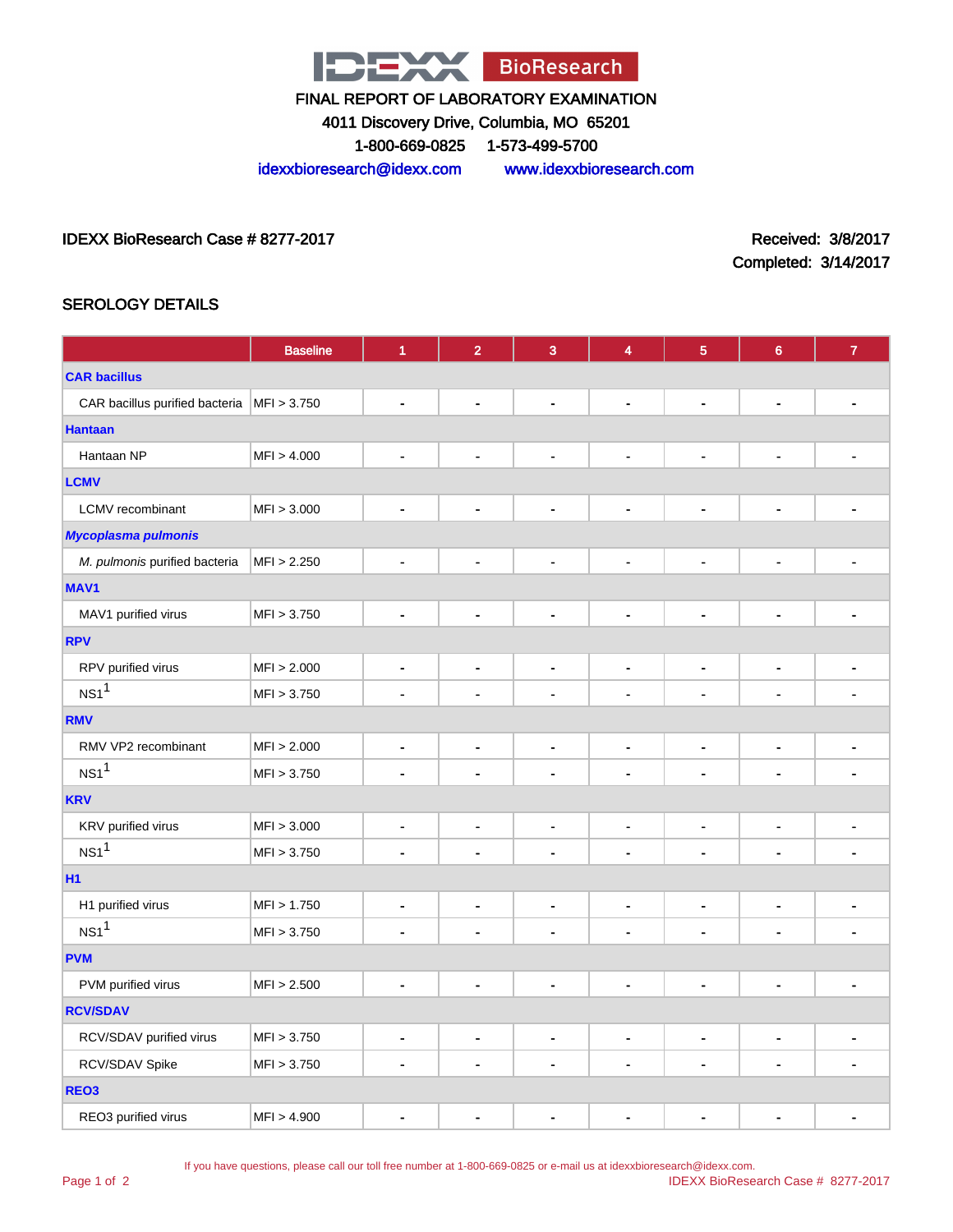|                                            | <b>Baseline</b> |                          | $\overline{2}$ | 3              | 4              | $5\phantom{1}$ | 6              |  |
|--------------------------------------------|-----------------|--------------------------|----------------|----------------|----------------|----------------|----------------|--|
| <b>RTV</b>                                 |                 |                          |                |                |                |                |                |  |
| RTV purified virus                         | MFI > 2.000     | ۰                        | ۰              | ۰              | ٠              |                | $\blacksquare$ |  |
| TMEV purified virus                        | MFI > 2.000     | $\blacksquare$           | $\blacksquare$ | $\blacksquare$ | $\blacksquare$ |                | $\blacksquare$ |  |
| <b>Sendai</b>                              |                 |                          |                |                |                |                |                |  |
| Sendai purified virus                      | MFI > 3.750     | $\blacksquare$           | $\blacksquare$ | $\blacksquare$ | $\blacksquare$ |                | $\blacksquare$ |  |
| <b>Clostridium piliforme</b>               |                 |                          |                |                |                |                |                |  |
| Clostridium piliforme purified<br>bacteria | MFI > 4.950     | $\overline{\phantom{0}}$ | $\blacksquare$ | $\blacksquare$ | $\blacksquare$ |                | $\blacksquare$ |  |

**NS11 :** NS1 protein is highly conserved among rodent parvoviruses and thus serves as a generic assay for parvovirus seroconversion.

Legend: + = positive - = negative blank = test not performed EQ = equivocal HE = hemolysis precluded testing I = insufficient W = weak

positive WB = Western Blot confirmatory analysis pending NS = non-specific reactivity N = normal IgG L = less than normal IgG

Positive MFI results are reported as "+" followed by a number from 1 to 33 in thousands rounded off to the nearest thousand.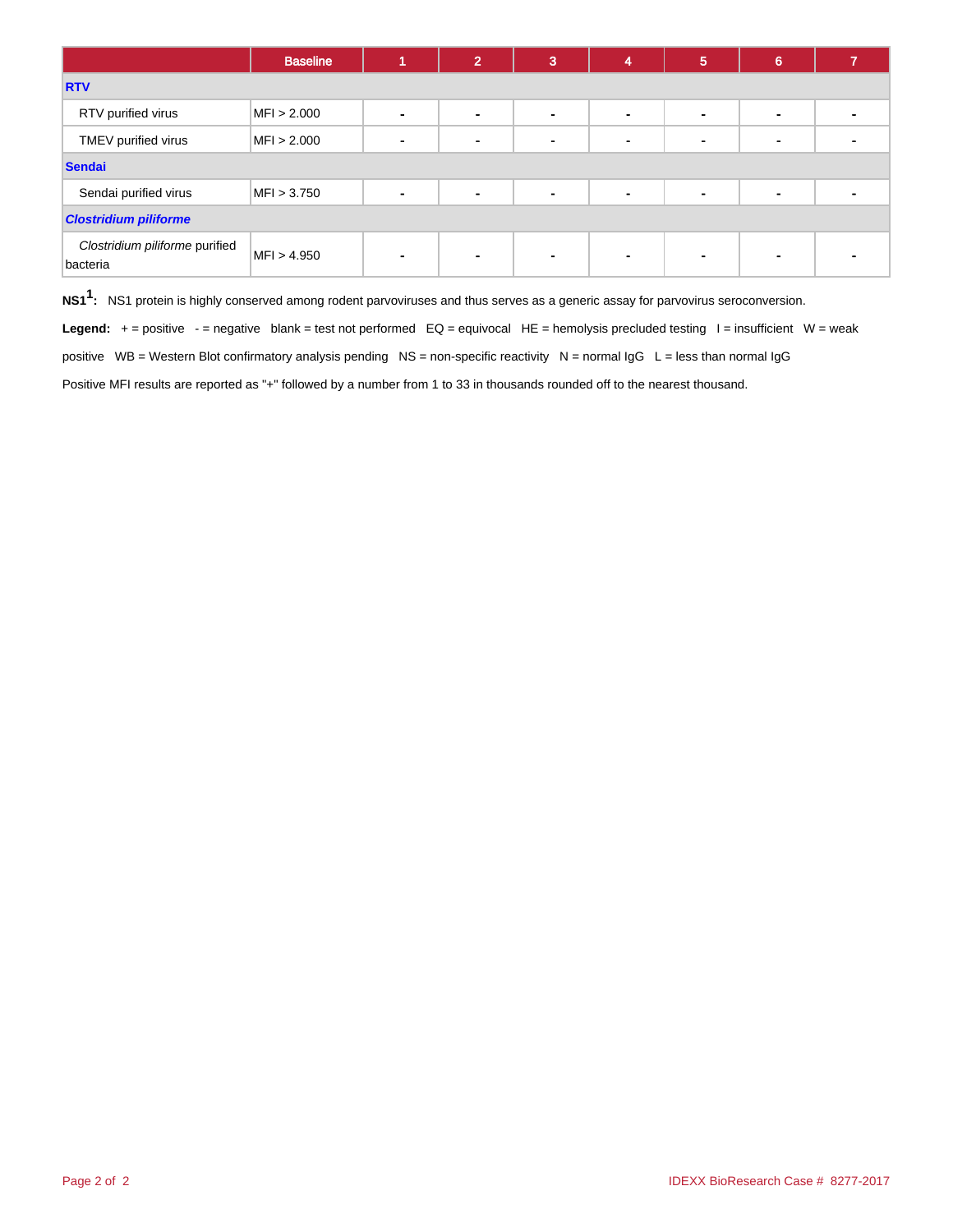

4011 Discovery Drive, Columbia, MO 65201

1-800-669-0825 1-573-499-5700

idexxbioresearch@idexx.com www.idexxbioresearch.com

## IDEXX BioResearch Case # 8282-2017 Received: 3/7/2017

## Submitted By

**Sentinels** University of Missouri-RCA Columbia, MO 65201

# Completed: 3/10/2017

Phone: 573-884-7970 Email: franklinc@missouri.edu; bethunec@missouri.edu; RhoadesJN@missouri.edu; watermanjd@missouri.edu; oneilla@missouri.edu

## Specimen Description

Species: rat Description: 2 fur mite swab Number of Specimens/Animals: 2 Building/Facility: Discovery Ridge

Area: W112

| Client ID  | Investigator | Room # |
|------------|--------------|--------|
| Racks 1-4A | Bryda        | W112   |
| Racks 4B-7 | Bryda        | W112   |

## **Services/Tests Performed:** Fur Mite

**PCR evaluation for:** Myocoptes, Radfordia/Myobia

**General Comments:** AO:Quarterly fur mite testing.

**Summary:** All test results were negative.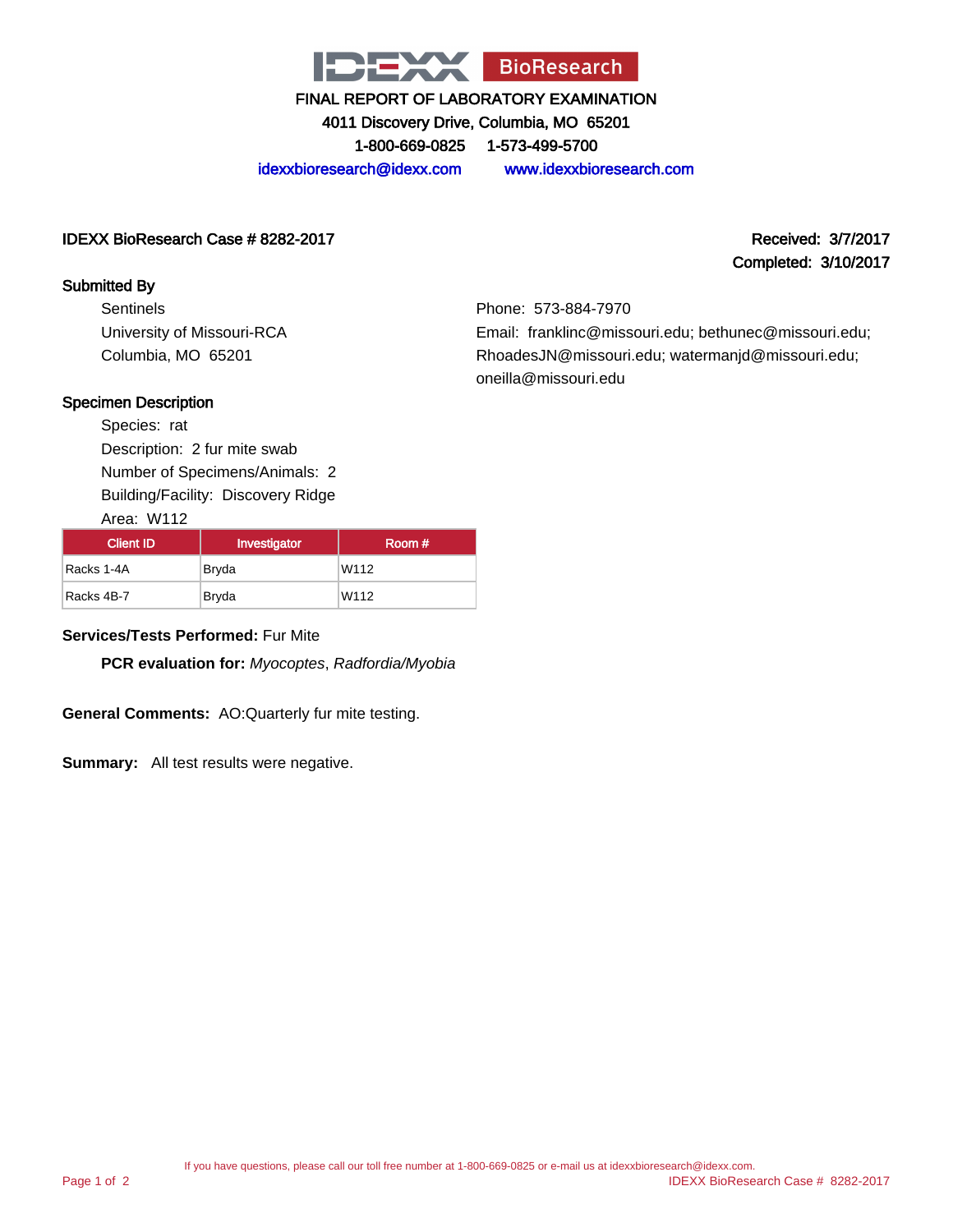# PCR EVALUATION

| skin swab        | Racks 1-4A | Racks 4B-7 |
|------------------|------------|------------|
| Myocoptes        | -          |            |
| Radfordia/Myobia | -          | -          |

Legend: + = positive - = negative id:id = pooled sample range id+id+id = non-range pooled sample NT or blank = no test performed wps = weak positive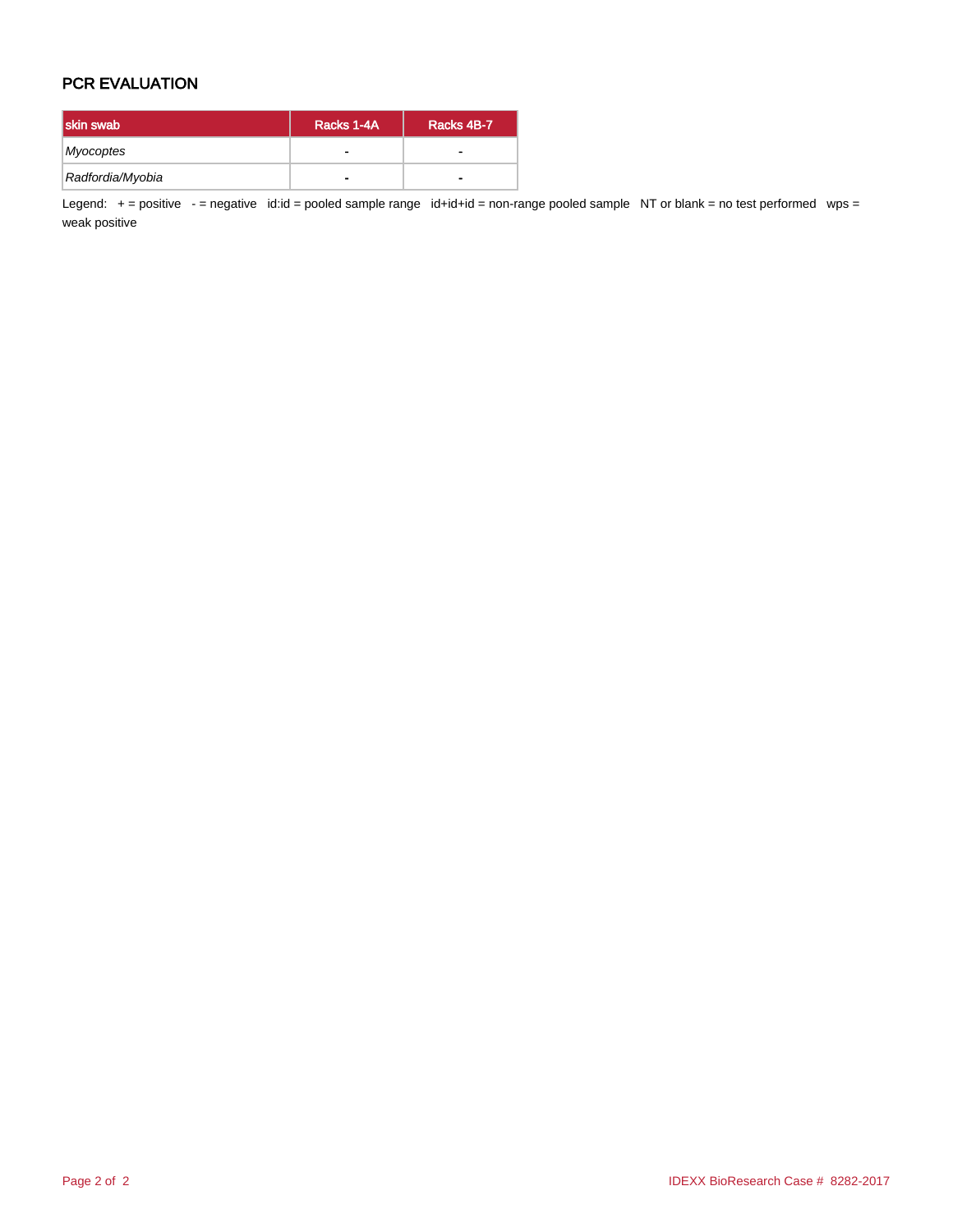

4011 Discovery Drive, Columbia, MO 65201

1-800-669-0825 1-573-499-5700

idexxbioresearch@idexx.com www.idexxbioresearch.com

Phone: 573-884-7970

Email: franklinc@missouri.edu; RhoadesJN@missouri.edu;

watermanjd@missouri.edu; oneilla@missouri.edu

## IDEXX BioResearch Case # 8279-2017 Received: 3/7/2017

Completed: 3/15/2017

## Submitted By

**Sentinels** University of Missouri-RCA Columbia, MO 65201

### Specimen Description

Species: rat

Description: 1 female rat Number of Specimens/Animals: 1

Building/Facility: Discovery Ridge

Area: W113

| <b>Client ID</b> | <b>Investigator</b> | Room # ' | Strain /Breed | Sex | Rack                                       |
|------------------|---------------------|----------|---------------|-----|--------------------------------------------|
|                  | <b>Brvda</b>        | W113     | <b>CD</b>     |     | $\sim$<br>ے- ا<br>$\overline{\phantom{0}}$ |

## **Services/Tests Performed:** Rederivation Necropsy Profile

**Serologic evaluation for antibodies to:** Clostridium piliforme, Mycoplasma pulmonis, CAR bacillus, H1,

Hantaan, KRV, LCMV, MAV1, PVM, RCV/SDAV, REO3, RMV, RPV, RTV, Sendai

**PCR evaluation for:** Helicobacter bilis, Helicobacter ganmani, Helicobacter hepaticus, Helicobacter mastomyrinus

, Helicobacter rodentium, Helicobacter spp., Helicobacter typhlonius, Mycoplasma pulmonis, Pneumocystis carinii, Streptobacillus moniliformis

**Parasitologic evaluation for:** fur mites, mesostigmatid mites, lice, Spironucleus muris, Giardia muris, large intestinal flagellates and amoeba, pinworms and tapeworms

**Microbiologic evaluation for:** Corynebacterium kutscheri, Klebsiella oxytoca, Klebsiella pneumoniae,

Pasteurella multocida, Pasteurella pneumotropica biotype Heyl, Pasteurella pneumotropica biotype Jawetz,

Salmonella enterica, Streptococcus pneumoniae

**General Comments:** AO:Quarterly testing for sentinels placed 12/2016

**Summary:** All test results were negative. Please see the report for details.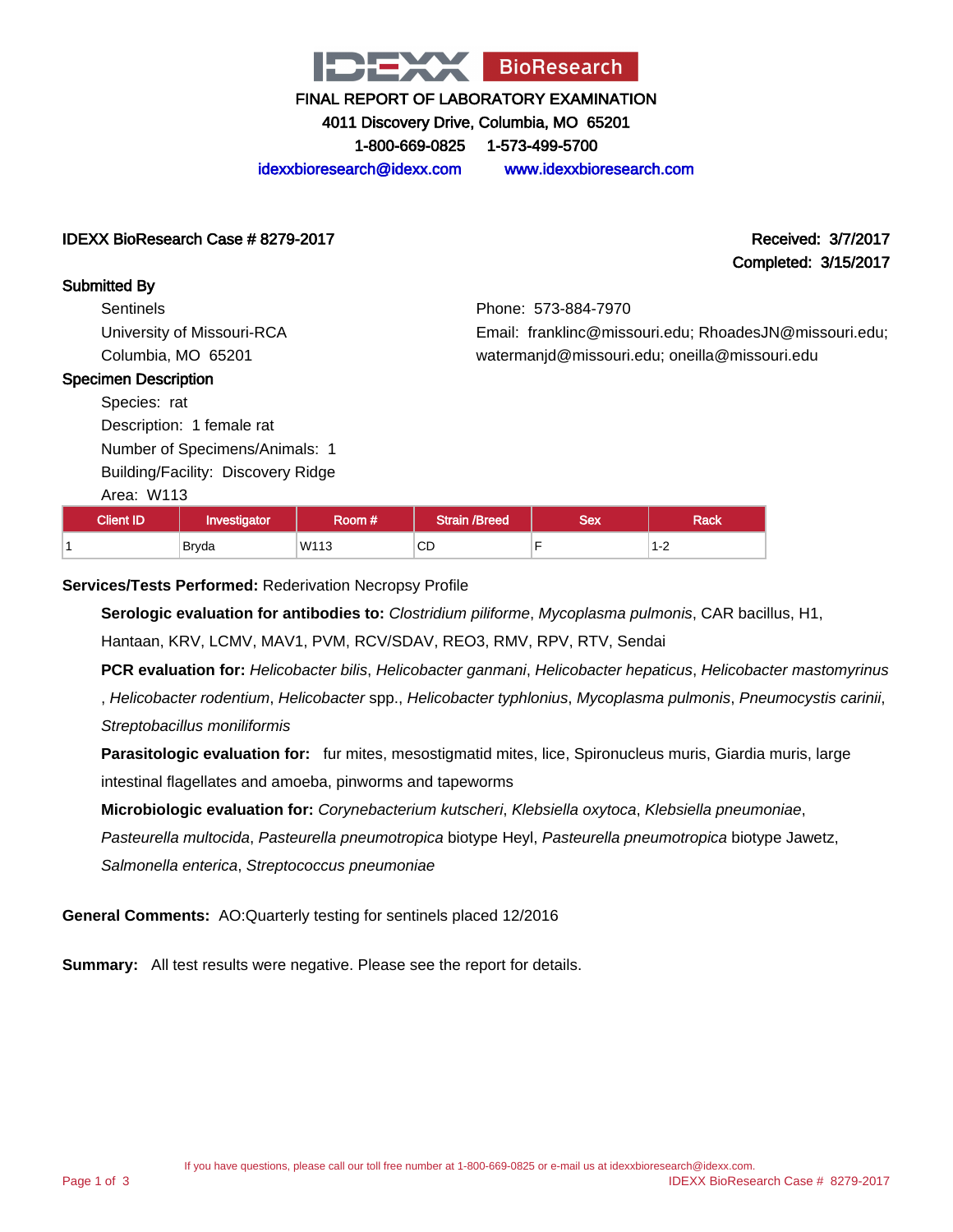# **NECROPSY**

No gross lesions were detected in any of the body systems and organs examined.

## SEROLOGY SUMMARY

|                              | 1 |
|------------------------------|---|
| <b>CAR bacillus</b>          |   |
| <b>Hantaan</b>               |   |
| <b>LCMV</b>                  |   |
| Mycoplasma pulmonis          |   |
| <b>MAV1</b>                  |   |
| <b>RPV</b>                   |   |
| <b>RMV</b>                   |   |
| <b>KRV</b>                   |   |
| H <sub>1</sub>               |   |
| <b>PVM</b>                   |   |
| <b>RCV/SDAV</b>              |   |
| REO <sub>3</sub>             |   |
| <b>RTV</b>                   |   |
| <b>Sendai</b>                |   |
| <b>Clostridium piliforme</b> |   |
| Rat IgG                      | N |

Legend: + = positive - = negative blank = test not performed EQ = equivocal HE = hemolysis precluded testing I = insufficient W = weak positive WB = Western Blot confirmatory analysis pending NS = non-specific reactivity N = normal IgG L = less than normal IgG

# PCR EVALUATION

| <b>Ifeces</b>             |  |
|---------------------------|--|
| Helicobacter spp.         |  |
| <b>Helicobacter bilis</b> |  |
| Helicobacter ganmani      |  |
| Helicobacter hepaticus    |  |
| Helicobacter mastomyrinus |  |
| Helicobacter rodentium    |  |
| Helicobacter typhlonius   |  |

| Pneumocystis carinii |  |
|----------------------|--|

| oral swab                    |  |
|------------------------------|--|
| Mycoplasma pulmonis          |  |
| Streptobacillus moniliformis |  |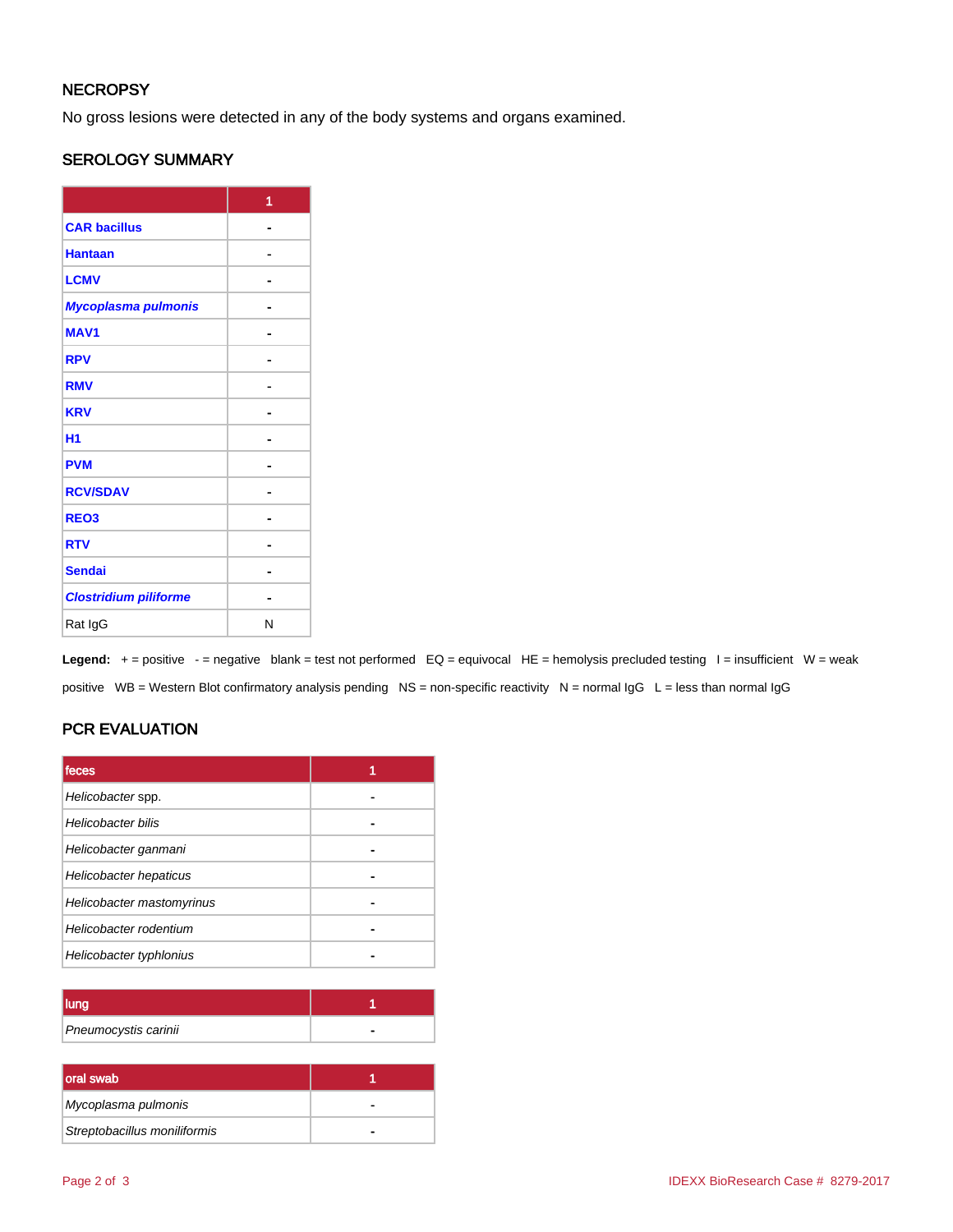Legend: + = positive - = negative id:id = pooled sample range id+id+id = non-range pooled sample NT or blank = no test performed wps = weak positive

# PARASITOLOGY

| parasites |  |
|-----------|--|

## **MICROBIOLOGY**

Specimen/Source: cecum

| <b>Isolate</b>        |  |
|-----------------------|--|
| Klebsiella oxytoca    |  |
| Klebsiella pneumoniae |  |
| Salmonella enterica   |  |

#### Specimen/Source: nasopharynx

| <b>Isolate</b>                              |  |
|---------------------------------------------|--|
| Corynebacterium kutscheri                   |  |
| Pasteurella multocida                       |  |
| Pasteurella pneumotropica<br>biotype Heyl   |  |
| Pasteurella pneumotropica<br>biotype Jawetz |  |
| Streptococcus pneumoniae                    |  |

Legend:  $+$  = agent recovered  $-$  = agent not recovered blank = test not performed  $n$  = no growth  $X$  = Preliminary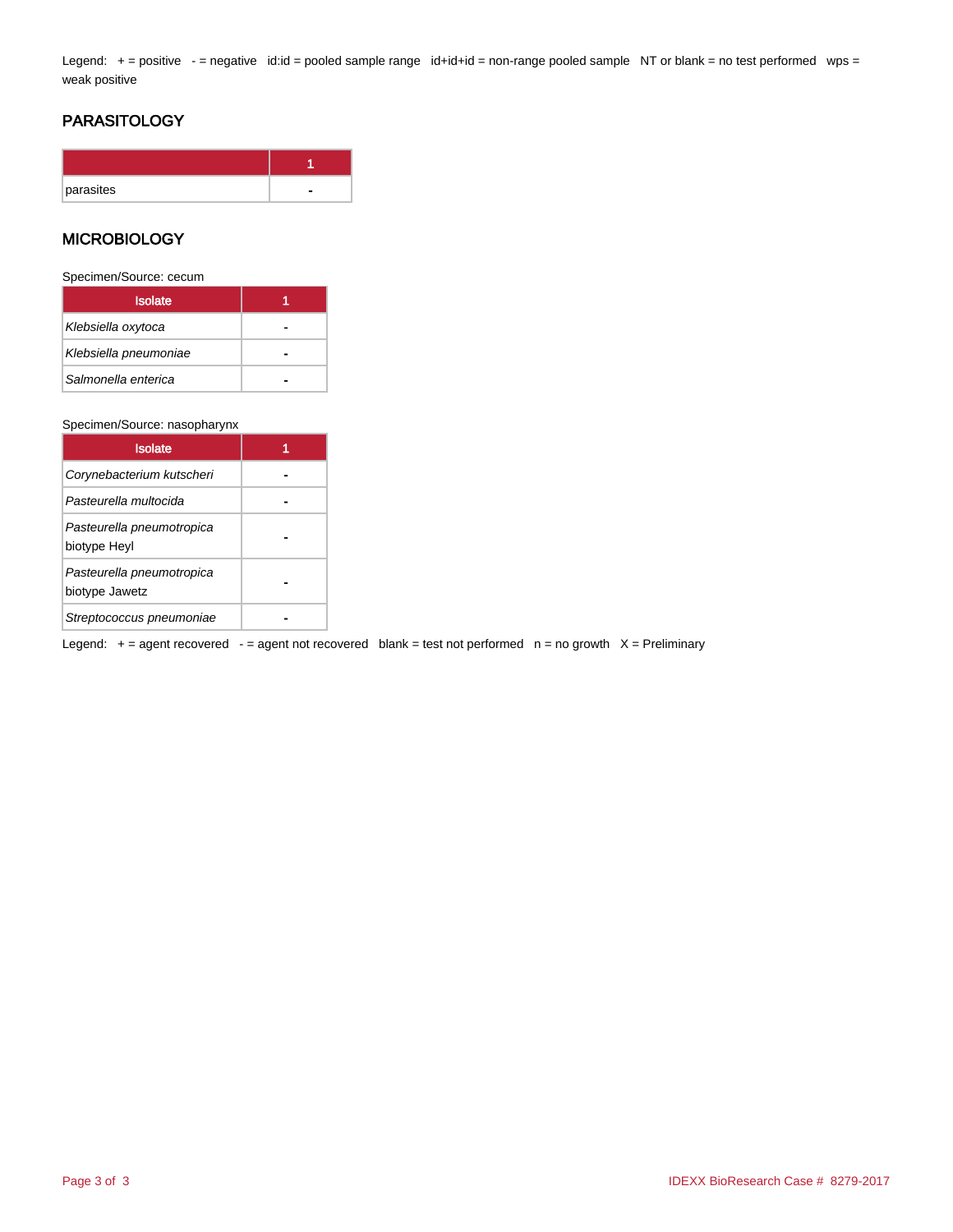

4011 Discovery Drive, Columbia, MO 65201

1-800-669-0825 1-573-499-5700

idexxbioresearch@idexx.com www.idexxbioresearch.com

IDEXX BioResearch Case # 8279-2017 Received: 3/7/2017

Completed: 3/15/2017

# SEROLOGY DETAILS

|                                | <b>Baseline</b> | 1 |  |
|--------------------------------|-----------------|---|--|
| <b>CAR bacillus</b>            |                 |   |  |
| CAR bacillus purified bacteria | MFI > 3.750     | - |  |
| <b>Hantaan</b>                 |                 |   |  |
| Hantaan NP                     | MFI > 4.000     |   |  |
| <b>LCMV</b>                    |                 |   |  |
| <b>LCMV</b> recombinant        | MFI > 3.000     | - |  |
| <b>Mycoplasma pulmonis</b>     |                 |   |  |
| M. pulmonis purified bacteria  | MFI > 2.250     |   |  |
| <b>MAV1</b>                    |                 |   |  |
| MAV1 purified virus            | MFI > 3.750     |   |  |
| <b>RPV</b>                     |                 |   |  |
| RPV purified virus             | MFI > 2.000     |   |  |
| $NS1^1$                        | MFI > 3.750     |   |  |
| <b>RMV</b>                     |                 |   |  |
| RMV VP2 recombinant            | MFI > 2.000     |   |  |
| NS1 <sup>1</sup>               | MFI > 3.750     |   |  |
| <b>KRV</b>                     |                 |   |  |
| KRV purified virus             | MFI > 3.000     | - |  |
| $NS1^1$                        | MFI > 3.750     |   |  |
| <b>H1</b>                      |                 |   |  |
| H1 purified virus              | MFI > 1.750     |   |  |
| NS1 <sup>1</sup>               | MFI > 3.750     |   |  |
| <b>PVM</b>                     |                 |   |  |
| PVM purified virus             | MFI > 2.500     |   |  |
| <b>RCV/SDAV</b>                |                 |   |  |
| RCV/SDAV purified virus        | MFI > 3.750     |   |  |
| RCV/SDAV Spike                 | MFI > 3.750     |   |  |
| REO <sub>3</sub>               |                 |   |  |
| REO3 purified virus            | MFI > 4.900     |   |  |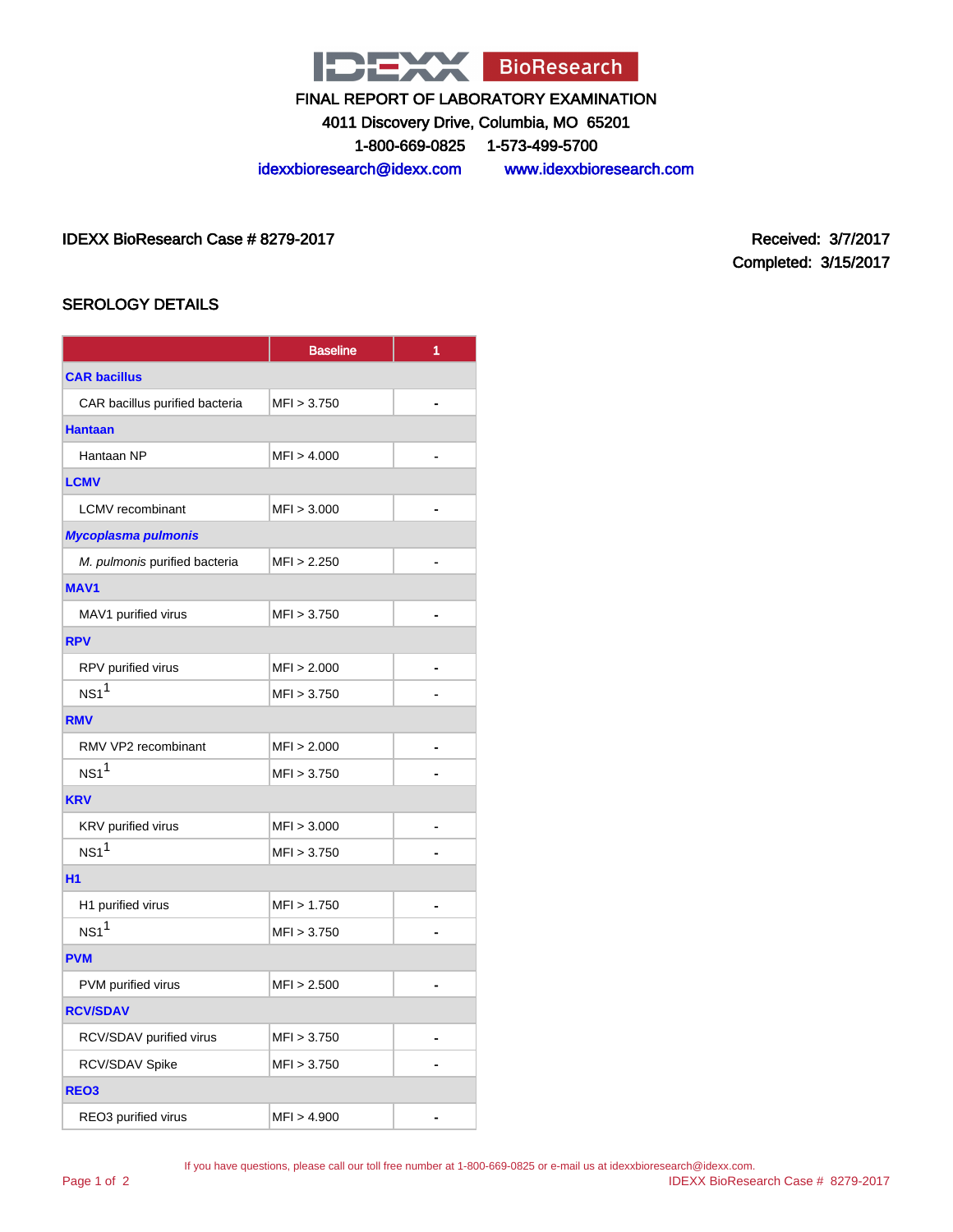|                                            | <b>Baseline</b> |  |
|--------------------------------------------|-----------------|--|
| <b>RTV</b>                                 |                 |  |
| RTV purified virus                         | MFI > 2.000     |  |
| TMEV purified virus                        | MFI > 2.000     |  |
| <b>Sendai</b>                              |                 |  |
| Sendai purified virus                      | MFI > 3.750     |  |
| <b>Clostridium piliforme</b>               |                 |  |
| Clostridium piliforme purified<br>bacteria | MFI > 4.950     |  |

**NS11 :** NS1 protein is highly conserved among rodent parvoviruses and thus serves as a generic assay for parvovirus seroconversion.

Legend: + = positive - = negative blank = test not performed EQ = equivocal HE = hemolysis precluded testing I = insufficient W = weak positive WB = Western Blot confirmatory analysis pending NS = non-specific reactivity N = normal  $\lg G$  L = less than normal  $\lg G$ Positive MFI results are reported as "+" followed by a number from 1 to 33 in thousands rounded off to the nearest thousand.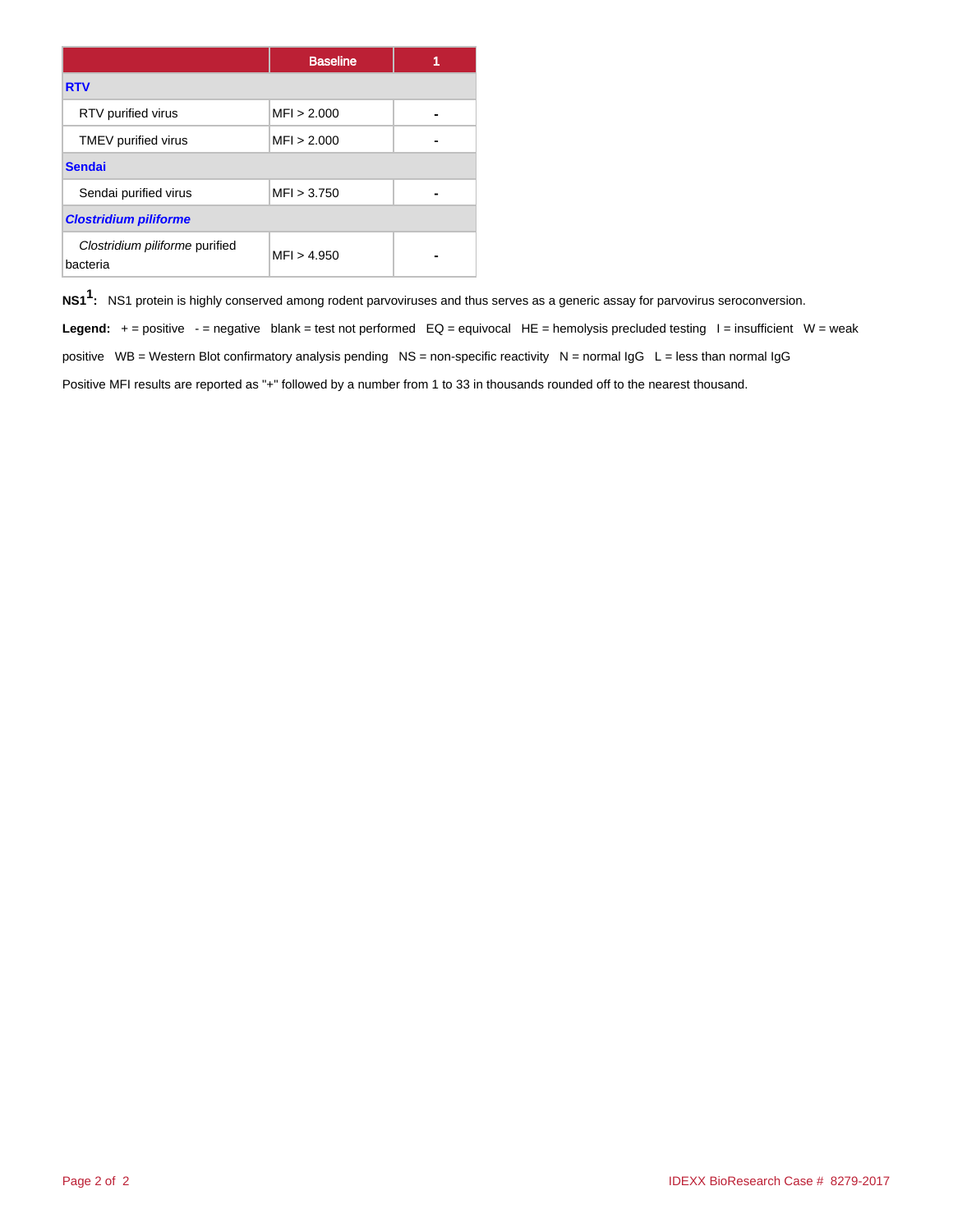

4011 Discovery Drive, Columbia, MO 65201 1-800-669-0825 1-573-499-5700

idexxbioresearch@idexx.com www.idexxbioresearch.com

## IDEXX BioResearch Case # 8283-2017 Received: 3/7/2017

## Submitted By

**Sentinels** University of Missouri-RCA Columbia, MO 65201

Completed: 3/10/2017

Phone: 573-884-7970 Email: franklinc@missouri.edu; bethunec@missouri.edu; RhoadesJN@missouri.edu; watermanjd@missouri.edu; oneilla@missouri.edu

## Specimen Description

Species: rat Description: 1 rat fur mite swab Number of Specimens/Animals: 1 Building/Facility: Discovery Ridge

Area: W113

| <b>Client ID</b> | Investigator | Room # |
|------------------|--------------|--------|
| Rat              | Bryda        | W113   |

## **Services/Tests Performed:** Fur Mite

**PCR evaluation for:** Myocoptes, Radfordia/Myobia

**General Comments:** AOQuarterly fur mite testing

**Summary:** All test results were negative.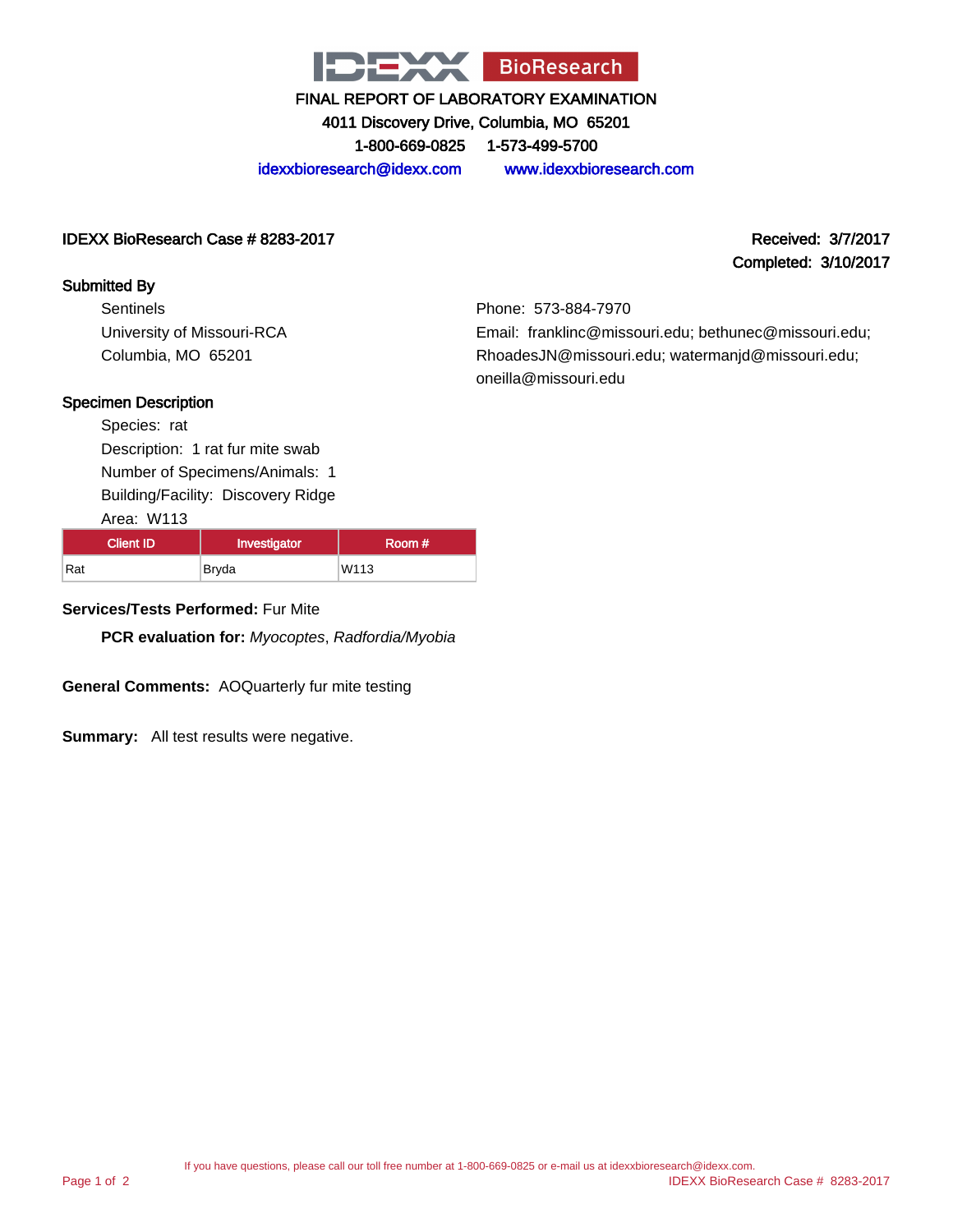# PCR EVALUATION

| skin swab        | Rat |
|------------------|-----|
| Myocoptes        | -   |
| Radfordia/Myobia | -   |

Legend:  $+=$  positive  $-$  = negative id:id = pooled sample range id+id+id = non-range pooled sample NT or blank = no test performed wps = weak positive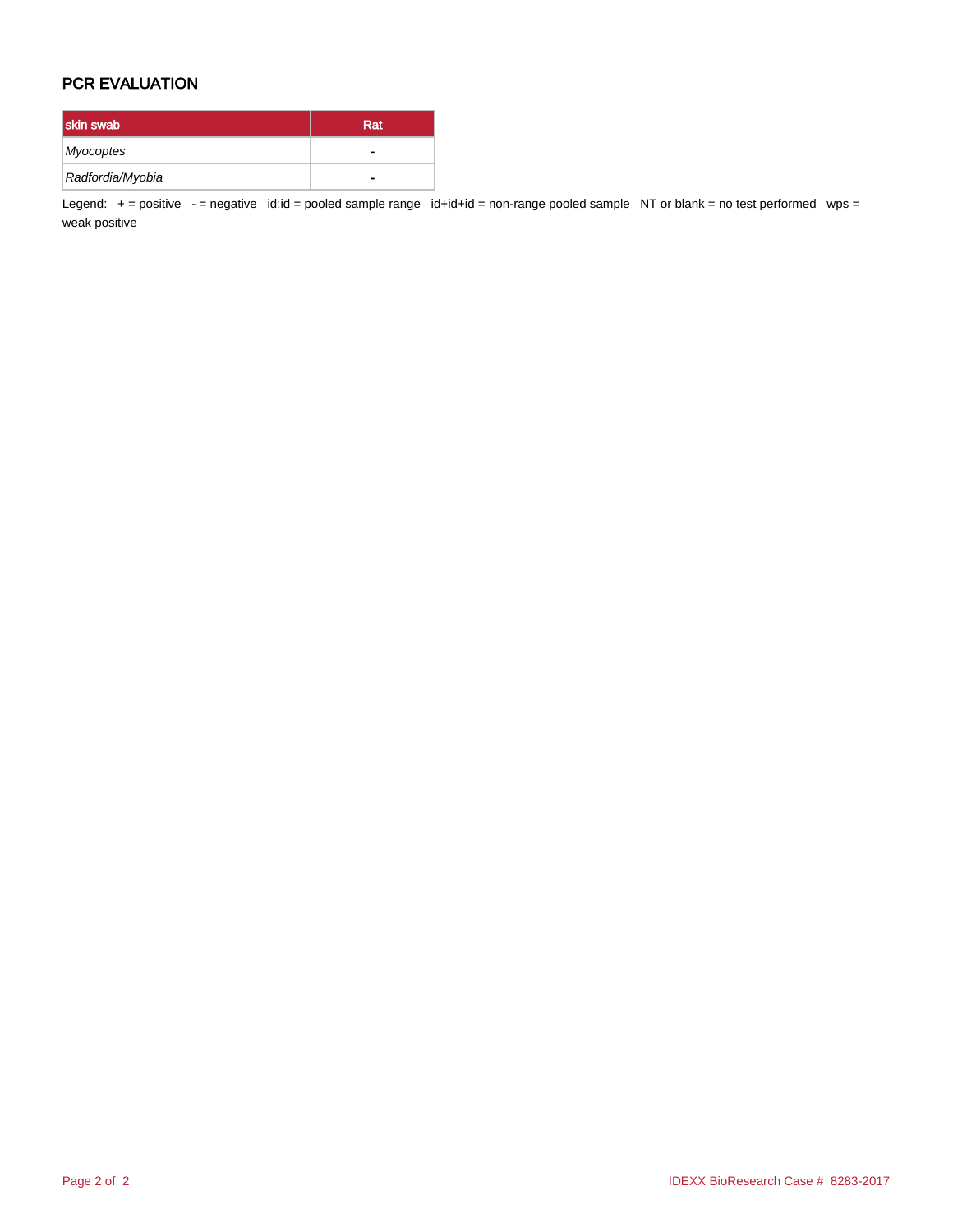

4011 Discovery Drive, Columbia, MO 65201

1-800-669-0825 1-573-499-5700

idexxbioresearch@idexx.com www.idexxbioresearch.com

## IDEXX BioResearch Case # 8278-2017 Received: 3/8/2017

# Completed: 3/14/2017

Submitted By **Sentinels** University of Missouri-RCA Columbia, MO 65201

Phone: 573-884-7970 Email: franklinc@missouri.edu; bethunec@missouri.edu; RhoadesJN@missouri.edu; watermanjd@missouri.edu; oneilla@missouri.edu

## Specimen Description

Species: rat Description: 5 female rats Number of Specimens/Animals: 5 Building/Facility: Discovery Ridge Area: W114

| <b>Client ID</b> | Investigator | Room # | <b>Strain /Breed</b> | <b>Sex</b> | <b>Rack</b> |
|------------------|--------------|--------|----------------------|------------|-------------|
|                  | <b>Bryda</b> | W114   | CD.                  | F          |             |
| $\overline{2}$   | <b>Bryda</b> | W114   | CD                   | F          | 2           |
| 3                | <b>Bryda</b> | W114   | CD                   | F          | 3           |
| 4                | <b>Bryda</b> | W114   | CD                   | F          | 4           |
| 5                | <b>Bryda</b> | W114   | CD.                  | F          | 5           |

## **Services/Tests Performed:** Rederivation Necropsy Profile

**Serologic evaluation for antibodies to:** Clostridium piliforme, Mycoplasma pulmonis, CAR bacillus, H1, Hantaan, KRV, LCMV, MAV1, PVM, RCV/SDAV, REO3, RMV, RPV, RTV, Sendai

**PCR evaluation for:** Helicobacter bilis, Helicobacter ganmani, Helicobacter hepaticus, Helicobacter mastomyrinus , Helicobacter rodentium, Helicobacter spp., Helicobacter typhlonius, Mycoplasma pulmonis, Pneumocystis carinii, Streptobacillus moniliformis

**Parasitologic evaluation for:** fur mites, mesostigmatid mites, lice, Spironucleus muris, Giardia muris, large intestinal flagellates and amoeba, pinworms and tapeworms

**Microbiologic evaluation for:** Corynebacterium kutscheri, Klebsiella oxytoca, Klebsiella pneumoniae,

Pasteurella multocida, Pasteurella pneumotropica biotype Heyl, Pasteurella pneumotropica biotype Jawetz,

Salmonella enterica, Streptococcus pneumoniae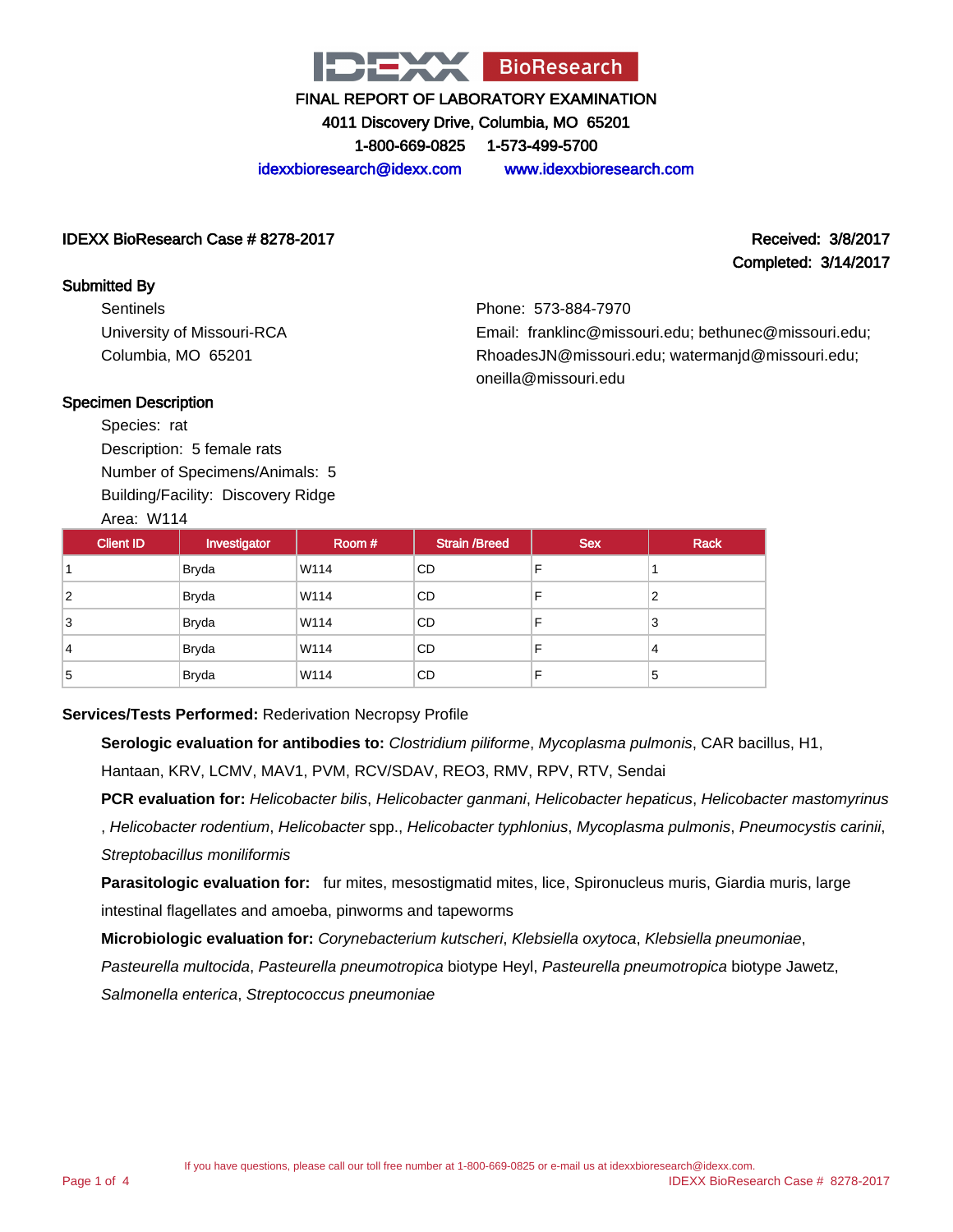**General Comments:** AO:Quarterly testing for sentinels placed 12/2016

**Summary:** All test results were negative. Please see the report for details.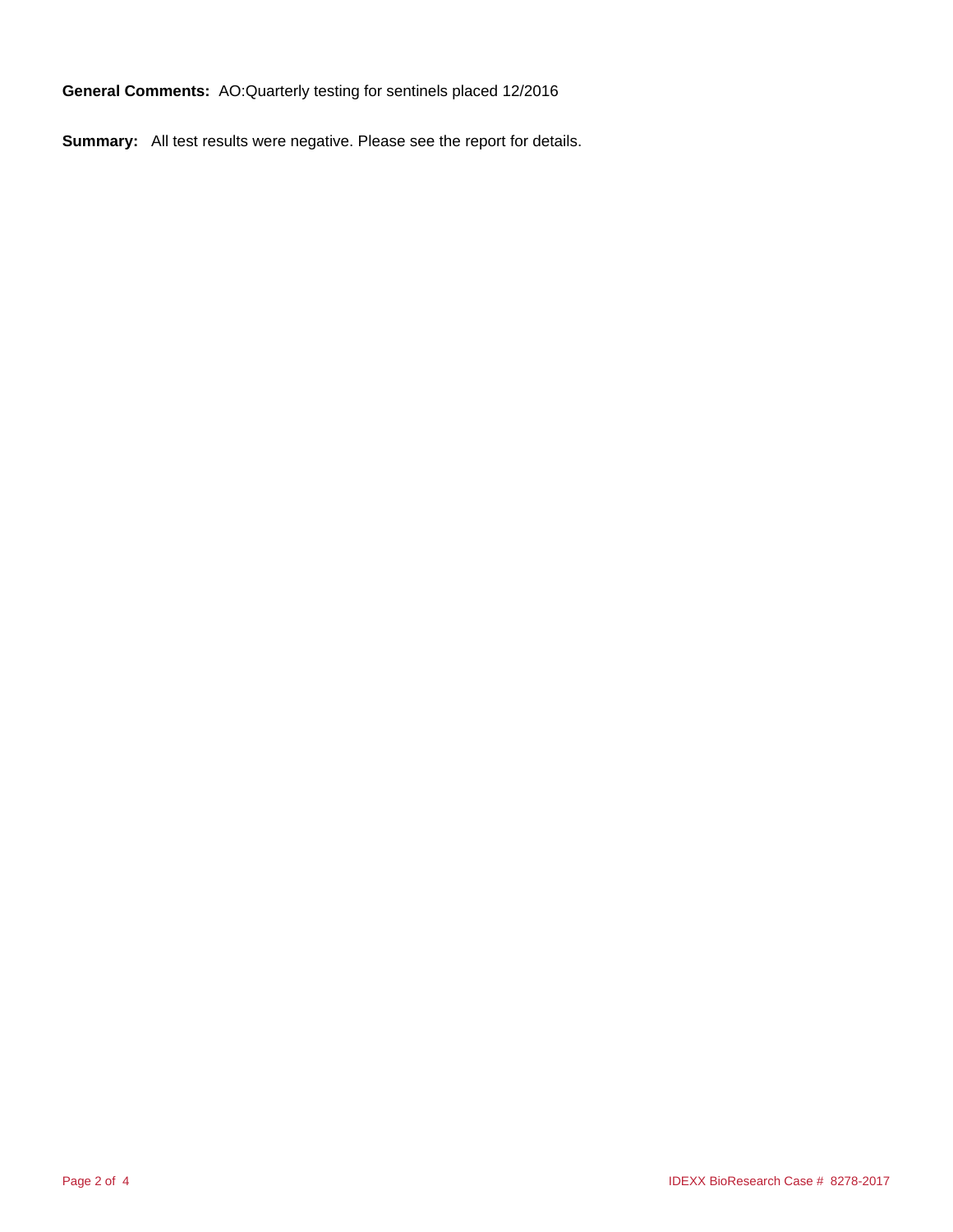## **NECROPSY**

No gross lesions were detected in any of the body systems and organs examined.

## SEROLOGY SUMMARY

|                              | 1              | $\overline{2}$ | 3              | $\overline{\mathbf{4}}$ | $\overline{5}$ |
|------------------------------|----------------|----------------|----------------|-------------------------|----------------|
| <b>CAR bacillus</b>          | $\blacksquare$ | $\blacksquare$ |                | $\blacksquare$          | $\blacksquare$ |
| <b>Hantaan</b>               |                | ۰              |                |                         |                |
| <b>LCMV</b>                  |                | -              |                |                         |                |
| <b>Mycoplasma pulmonis</b>   |                | ۰              |                |                         |                |
| MAV1                         |                | ٠              | $\blacksquare$ | ٠                       |                |
| <b>RPV</b>                   |                | -              |                | $\blacksquare$          |                |
| <b>RMV</b>                   |                | $\blacksquare$ |                |                         |                |
| <b>KRV</b>                   |                | ۰              | ۰              | $\blacksquare$          |                |
| <b>H1</b>                    |                | -              | ۰              |                         |                |
| <b>PVM</b>                   | $\blacksquare$ | $\blacksquare$ | $\blacksquare$ | $\blacksquare$          |                |
| <b>RCV/SDAV</b>              |                | ۰              |                |                         |                |
| REO <sub>3</sub>             |                |                |                |                         |                |
| <b>RTV</b>                   |                | ٠              |                | ٠                       |                |
| <b>Sendai</b>                |                | ۰              | $\blacksquare$ | ٠                       |                |
| <b>Clostridium piliforme</b> | $\blacksquare$ | ۰              | -              | $\blacksquare$          |                |
| Rat IgG                      | N              | N              | N              | N                       | N              |

Legend: + = positive - = negative blank = test not performed EQ = equivocal HE = hemolysis precluded testing I = insufficient W = weak positive WB = Western Blot confirmatory analysis pending NS = non-specific reactivity N = normal IgG L = less than normal IgG

# PCR EVALUATION

| feces                     |  | 3 | ю |
|---------------------------|--|---|---|
| Helicobacter spp.         |  |   |   |
| Helicobacter bilis        |  |   |   |
| Helicobacter ganmani      |  |   |   |
| Helicobacter hepaticus    |  |   |   |
| Helicobacter mastomyrinus |  |   |   |
| Helicobacter rodentium    |  |   |   |
| Helicobacter typhlonius   |  |   |   |

| <b>lung</b>          |  |  |  |
|----------------------|--|--|--|
| Pneumocystis carinii |  |  |  |

| oral swab                    |                          |        |  |
|------------------------------|--------------------------|--------|--|
| Mycoplasma pulmonis          | $\overline{\phantom{a}}$ | $\sim$ |  |
| Streptobacillus moniliformis |                          |        |  |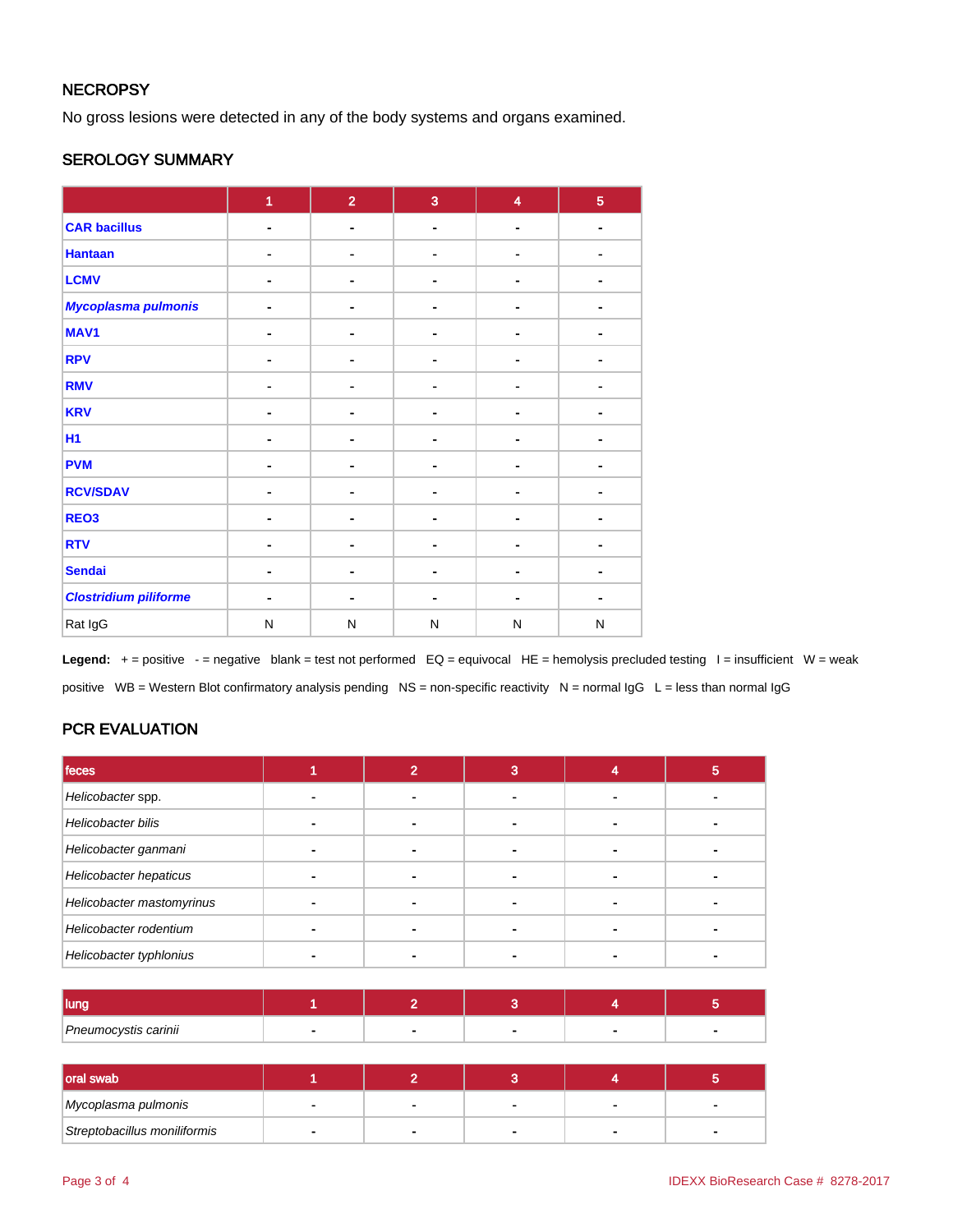Legend: + = positive - = negative id:id = pooled sample range id+id+id = non-range pooled sample NT or blank = no test performed wps = weak positive

# PARASITOLOGY

| parasites | $\overline{\phantom{0}}$ | - | - |
|-----------|--------------------------|---|---|

## **MICROBIOLOGY**

Specimen/Source: cecum

| <b>Isolate</b>        |  | o<br>ю |  |
|-----------------------|--|--------|--|
| Klebsiella oxytoca    |  |        |  |
| Klebsiella pneumoniae |  |        |  |
| Salmonella enterica   |  |        |  |

#### Specimen/Source: nasopharynx

| <b>Isolate</b>                              | 2 | 3 | 5 |
|---------------------------------------------|---|---|---|
| Corynebacterium kutscheri                   |   |   |   |
| Pasteurella multocida                       |   |   |   |
| Pasteurella pneumotropica<br>biotype Heyl   |   |   |   |
| Pasteurella pneumotropica<br>biotype Jawetz |   | - |   |
| Streptococcus pneumoniae                    |   |   |   |

Legend:  $+$  = agent recovered  $-$  = agent not recovered blank = test not performed  $n$  = no growth  $X$  = Preliminary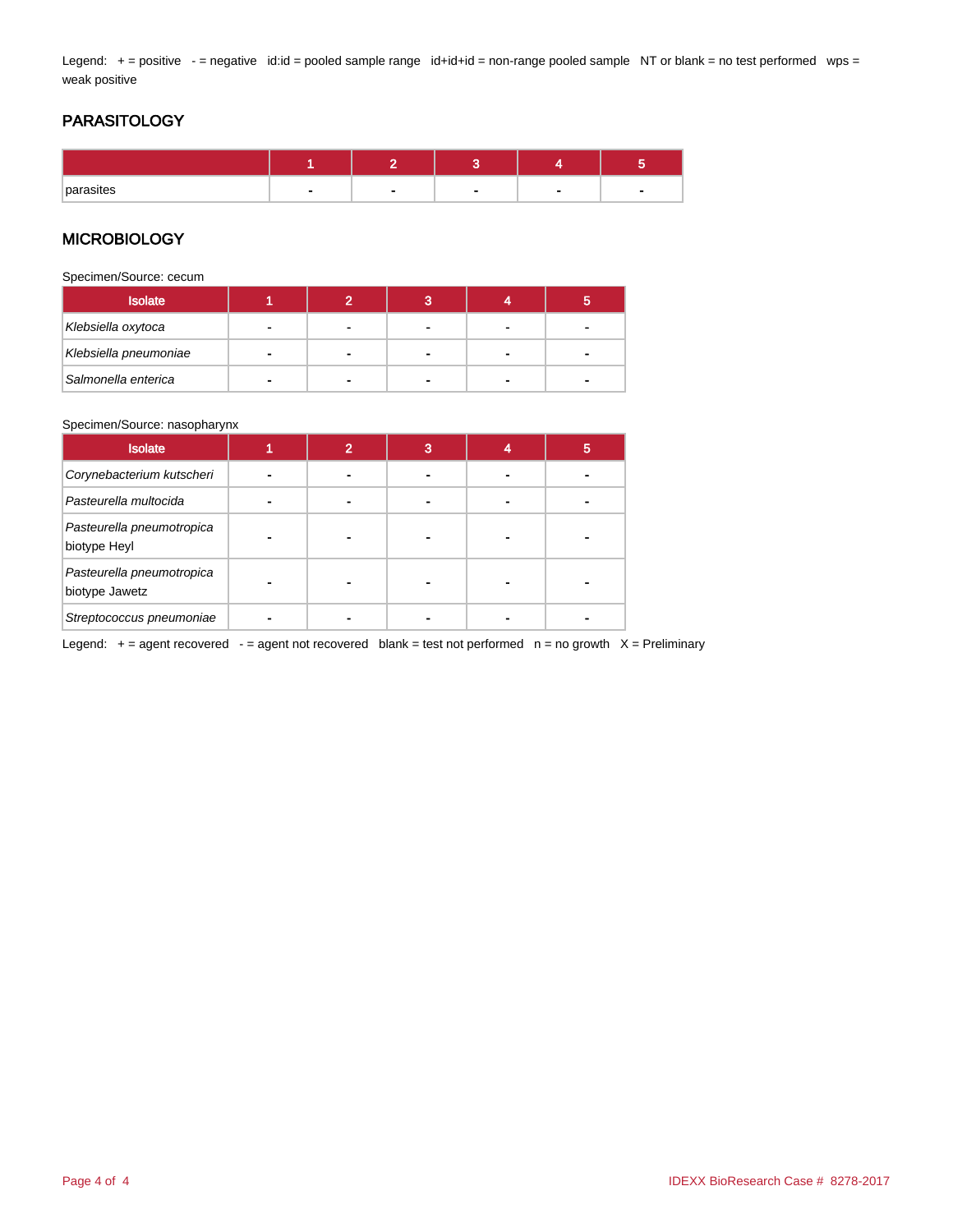

4011 Discovery Drive, Columbia, MO 65201

1-800-669-0825 1-573-499-5700

idexxbioresearch@idexx.com www.idexxbioresearch.com

IDEXX BioResearch Case # 8278-2017 Received: 3/8/2017

Completed: 3/14/2017

# SEROLOGY DETAILS

|                                | <b>Baseline</b> | 1                            | $\overline{2}$ | 3                        | $\overline{\mathbf{4}}$  | $\overline{5}$ |
|--------------------------------|-----------------|------------------------------|----------------|--------------------------|--------------------------|----------------|
| <b>CAR bacillus</b>            |                 |                              |                |                          |                          |                |
| CAR bacillus purified bacteria | MFI > 3.750     | $\qquad \qquad \blacksquare$ | $\blacksquare$ | ÷,                       | -                        | $\blacksquare$ |
| <b>Hantaan</b>                 |                 |                              |                |                          |                          |                |
| Hantaan NP                     | MFI > 4.000     | -                            | $\blacksquare$ | -                        | $\blacksquare$           |                |
| <b>LCMV</b>                    |                 |                              |                |                          |                          |                |
| LCMV recombinant               | MFI > 3.000     | $\qquad \qquad \blacksquare$ | $\blacksquare$ | $\blacksquare$           | $\blacksquare$           | $\blacksquare$ |
| Mycoplasma pulmonis            |                 |                              |                |                          |                          |                |
| M. pulmonis purified bacteria  | MFI > 2.250     | $\qquad \qquad \blacksquare$ | $\blacksquare$ | $\blacksquare$           | $\overline{a}$           |                |
| MAV1                           |                 |                              |                |                          |                          |                |
| MAV1 purified virus            | MFI > 3.750     | $\blacksquare$               | $\blacksquare$ | ۰                        | -                        | $\blacksquare$ |
| <b>RPV</b>                     |                 |                              |                |                          |                          |                |
| RPV purified virus             | MFI > 2.000     | ۰                            | $\blacksquare$ | $\blacksquare$           | $\overline{\phantom{0}}$ | $\blacksquare$ |
| NS1 <sup>1</sup>               | MFI > 3.750     |                              |                |                          |                          |                |
| <b>RMV</b>                     |                 |                              |                |                          |                          |                |
| RMV VP2 recombinant            | MFI > 2.000     | $\qquad \qquad \blacksquare$ | $\blacksquare$ | $\blacksquare$           | $\overline{\phantom{0}}$ | $\blacksquare$ |
| NS1 <sup>1</sup>               | MFI > 3.750     | ä.                           |                |                          |                          |                |
| <b>KRV</b>                     |                 |                              |                |                          |                          |                |
| KRV purified virus             | MFI > 3.000     | -                            | $\blacksquare$ | $\blacksquare$           | $\overline{\phantom{0}}$ | -              |
| NS1 <sup>1</sup>               | MFI > 3.750     | ä,                           |                |                          |                          |                |
| H1                             |                 |                              |                |                          |                          |                |
| H1 purified virus              | MFI > 1.750     |                              | $\blacksquare$ | -                        | -                        | $\blacksquare$ |
| NS1 <sup>1</sup>               | MFI > 3.750     | $\blacksquare$               | ٠              | $\blacksquare$           | ÷                        | $\blacksquare$ |
| <b>PVM</b>                     |                 |                              |                |                          |                          |                |
| PVM purified virus             | MFI > 2.500     | -                            | $\blacksquare$ | $\overline{\phantom{0}}$ | -                        | $\blacksquare$ |
| <b>RCV/SDAV</b>                |                 |                              |                |                          |                          |                |
| RCV/SDAV purified virus        | MFI > 3.750     | $\qquad \qquad \blacksquare$ | $\blacksquare$ | ٠                        | $\overline{\phantom{0}}$ | -              |
| RCV/SDAV Spike                 | MFI > 3.750     | -                            |                |                          |                          | $\blacksquare$ |
| REO <sub>3</sub>               |                 |                              |                |                          |                          |                |
| REO3 purified virus            | MFI > 4.900     | $\blacksquare$               |                |                          |                          | $\blacksquare$ |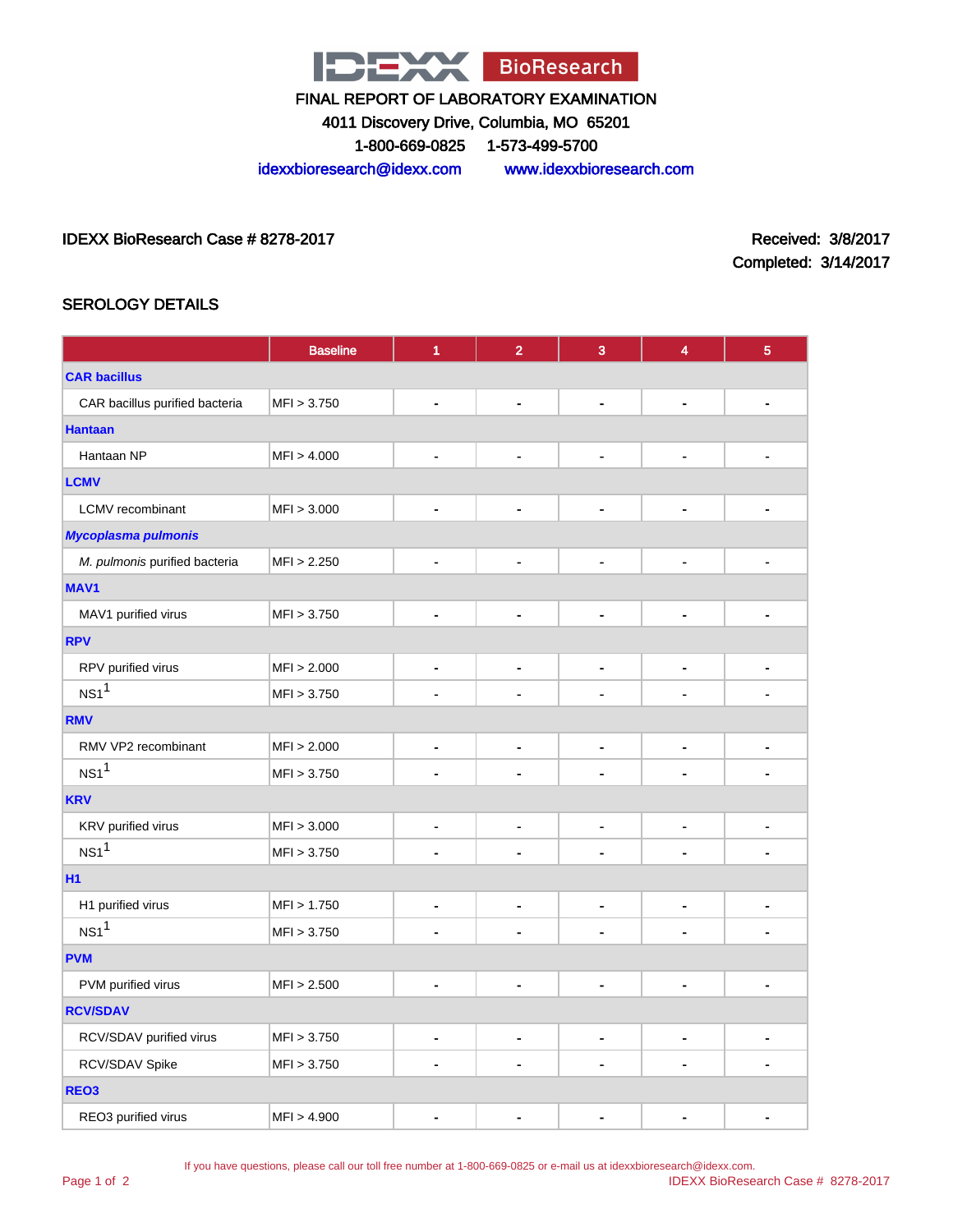|                                            | <b>Baseline</b> |                | 2 | 3 | 4              | 5 |  |  |
|--------------------------------------------|-----------------|----------------|---|---|----------------|---|--|--|
| <b>RTV</b>                                 |                 |                |   |   |                |   |  |  |
| RTV purified virus                         | MFI > 2.000     | $\blacksquare$ |   | - | $\blacksquare$ |   |  |  |
| TMEV purified virus                        | MFI > 2.000     | ٠              |   |   | $\blacksquare$ |   |  |  |
| <b>Sendai</b>                              |                 |                |   |   |                |   |  |  |
| Sendai purified virus                      | MFI > 3.750     | ۰              |   | ٠ | ٠              |   |  |  |
| <b>Clostridium piliforme</b>               |                 |                |   |   |                |   |  |  |
| Clostridium piliforme purified<br>bacteria | MFI > 4.950     | ٠              |   |   | $\blacksquare$ |   |  |  |

**NS11 :** NS1 protein is highly conserved among rodent parvoviruses and thus serves as a generic assay for parvovirus seroconversion.

Legend: + = positive - = negative blank = test not performed EQ = equivocal HE = hemolysis precluded testing I = insufficient W = weak positive WB = Western Blot confirmatory analysis pending NS = non-specific reactivity N = normal IgG L = less than normal IgG Positive MFI results are reported as "+" followed by a number from 1 to 33 in thousands rounded off to the nearest thousand.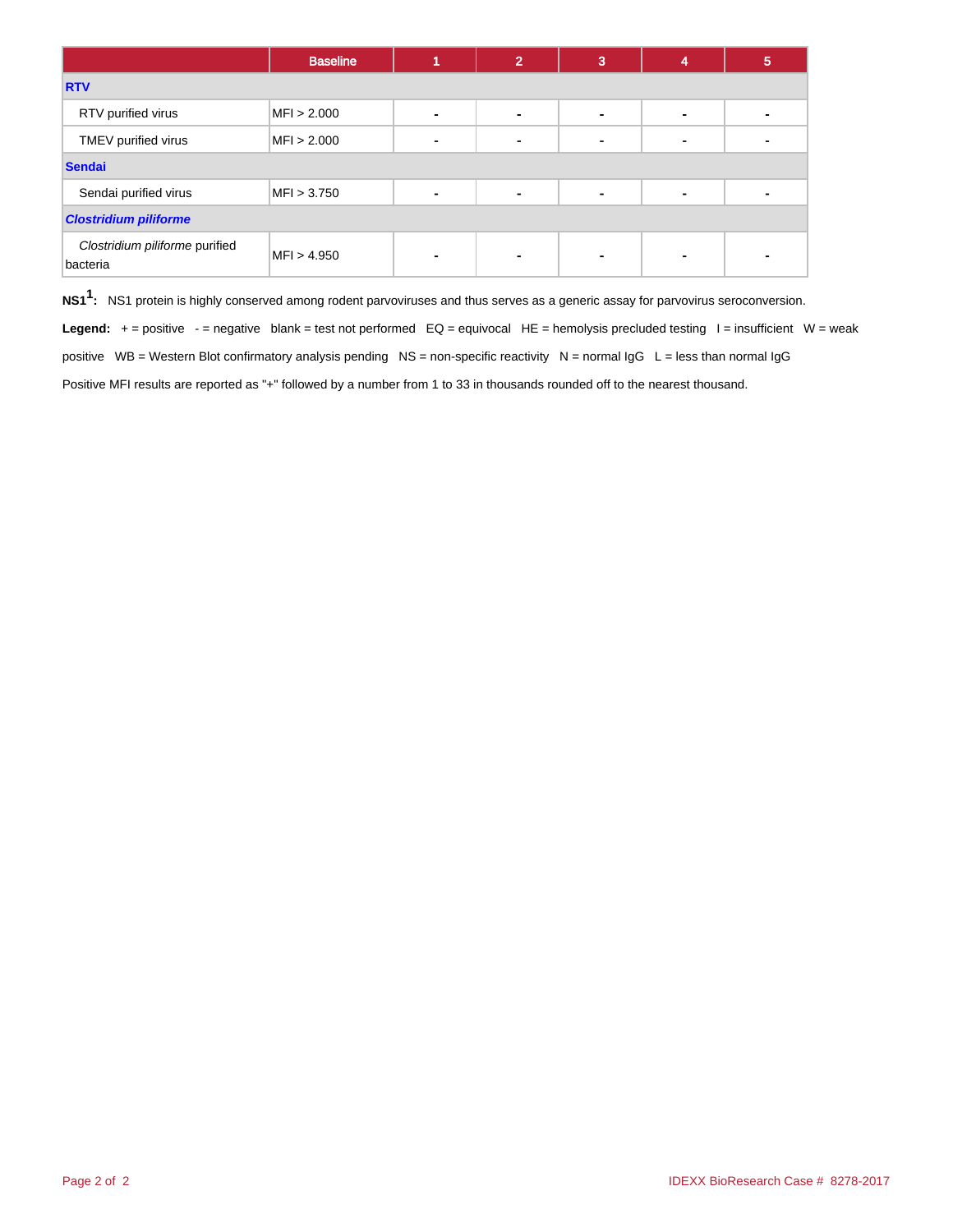

4011 Discovery Drive, Columbia, MO 65201 1-800-669-0825 1-573-499-5700

idexxbioresearch@idexx.com www.idexxbioresearch.com

## IDEXX BioResearch Case # 8281-2017 Received: 3/7/2017

## Submitted By

**Sentinels** University of Missouri-RCA Columbia, MO 65201

Completed: 3/10/2017

Phone: 573-884-7970 Email: franklinc@missouri.edu; bethunec@missouri.edu; RhoadesJN@missouri.edu; watermanjd@missouri.edu; oneilla@missouri.edu

## Specimen Description

Species: rat Description: 2 rat fur mite swabs Number of Specimens/Animals: 2 Building/Facility: Discovery Ridge

Area: W114

| Client ID  | Investigator | Room # |
|------------|--------------|--------|
| Racks 1-3A | Bryda        | W114   |
| Racks 3B-5 | Bryda        | W114   |

## **Services/Tests Performed:** Fur Mite

**PCR evaluation for:** Myocoptes, Radfordia/Myobia

**General Comments:** AOQuarterly fur mite testing.

**Summary:** All test results were negative.